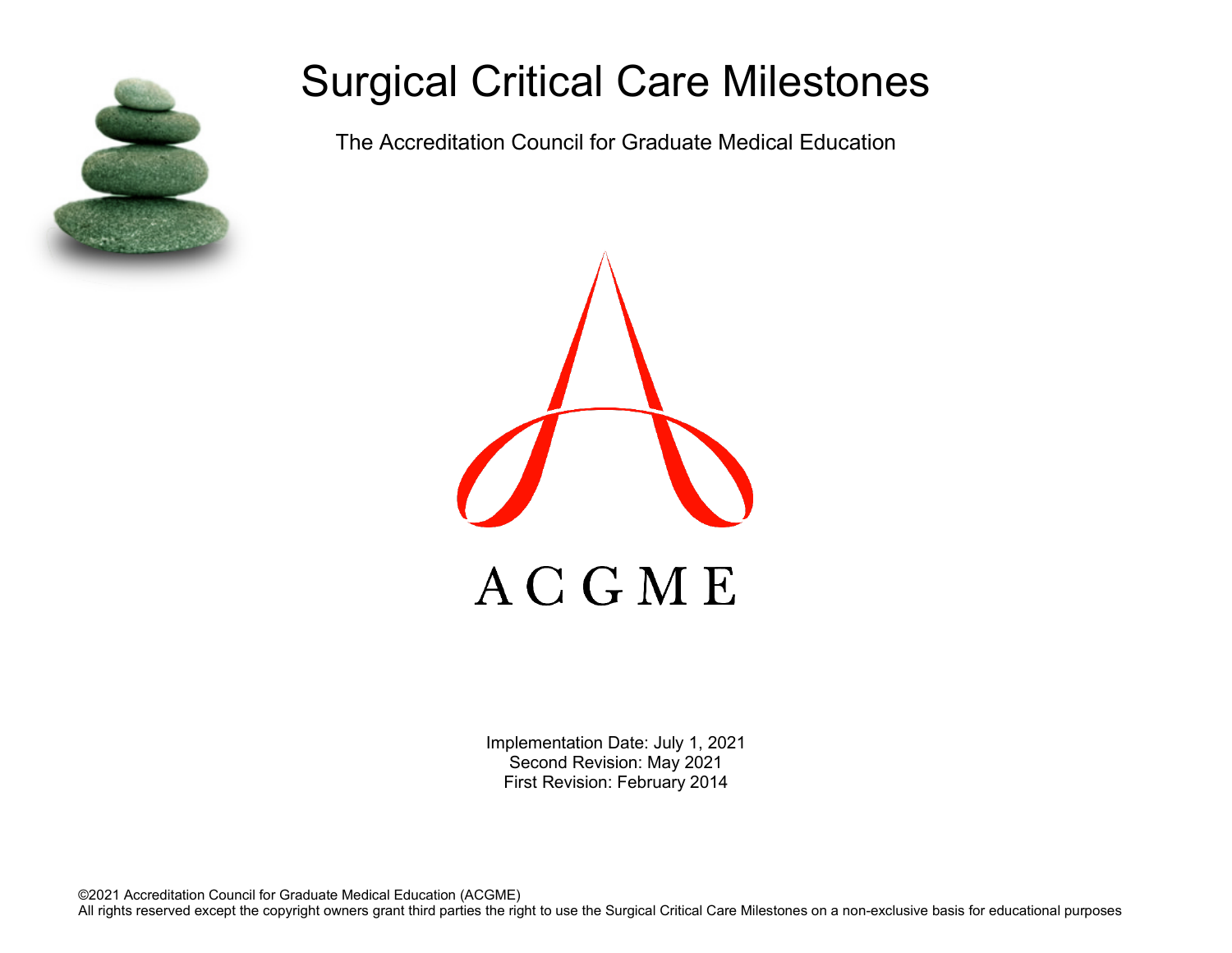# Surgical Critical Care Milestones

The Milestones are designed only for use in evaluation of fellows in the context of their participation in ACGMEaccredited residency or fellowship programs. The Milestones provide a framework for the assessment of the development of the fellow in key dimensions of the elements of physician competence in a specialty or subspecialty. They neither represent the entirety of the dimensions of the six domains of physician competence, nor are they designed to be relevant in any other context.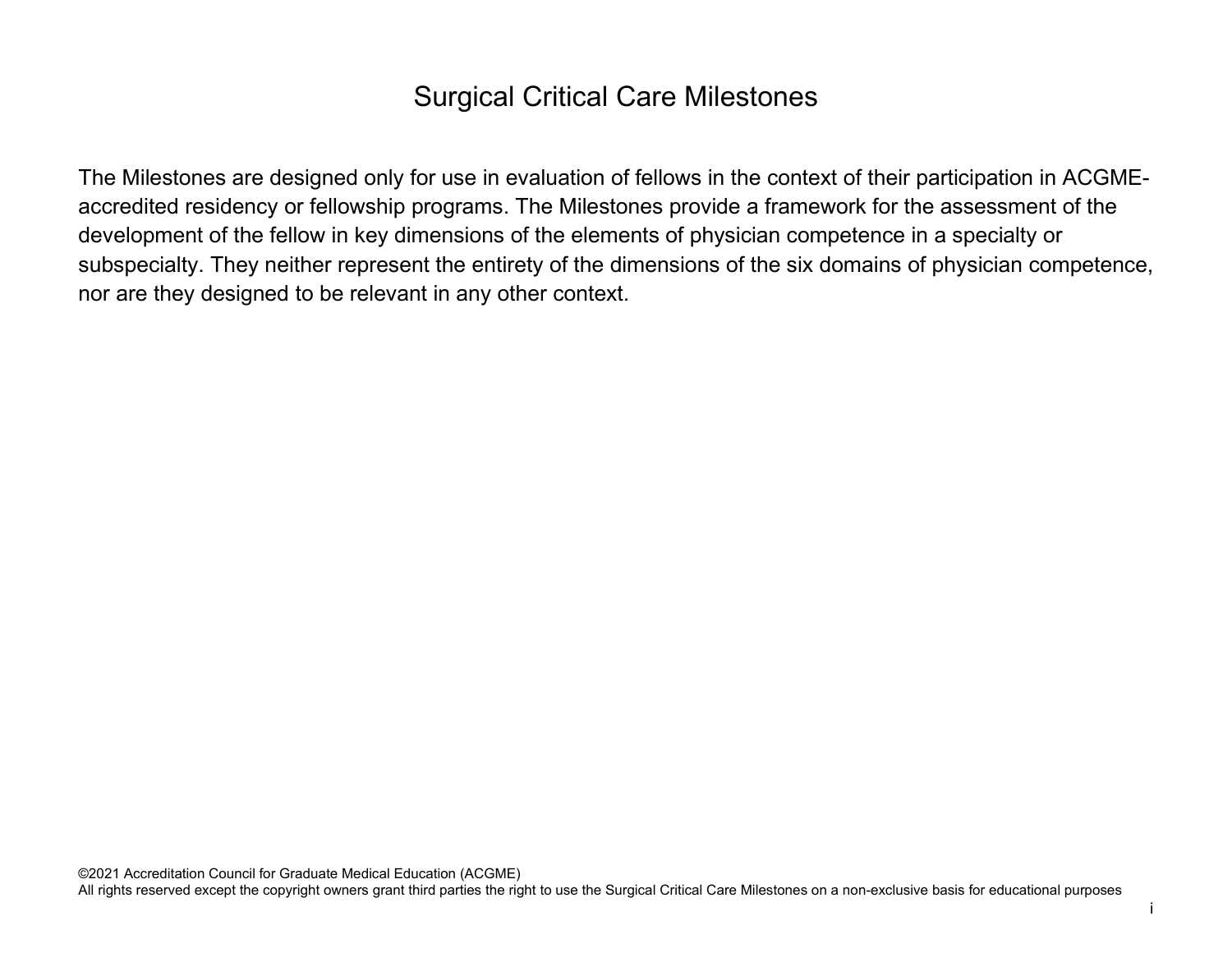### **Surgical Critical Care Milestones Work Group**

Raeanna Adams, MD, MBA William Chiu, MD, FACS, FCCM Brian Daley, MD, MBA, FACS, FCCP, CNSC Laura Edgar, EdD, CAE Alok Gupta, MD, FACS Krista L. Kaups, MD, MSc, FACS Daniel Kendrick, MD Dennis Kim, MD, FRCSC, FACS, FCCP, FCCM, Mmed Anna Liveris, MD

Melina Mann Alicia M. Mohr, MD, FACS, FCCM Abhijit Pathak, MD, FACS, FCCM David Poliner, DO, MPH Alan Sori, MD, MA, FACS Nicole Stassen, MD Tina Toms, BS, HCM Charles Vasquez, MD Daniel Vazquez, MD, MSc, FACS Cassandra Q. White, MD, FACS

**The ACGME would like to thank the following organizations for their continued support in the development of the Milestones:**

American Board of Surgery

Review Committee for Surgery

Surgical Critical Care Program Directors Society

©2021 Accreditation Council for Graduate Medical Education (ACGME)

All rights reserved except the copyright owners grant third parties the right to use the Surgical Critical Care Milestones on a non-exclusive basis for educational purposes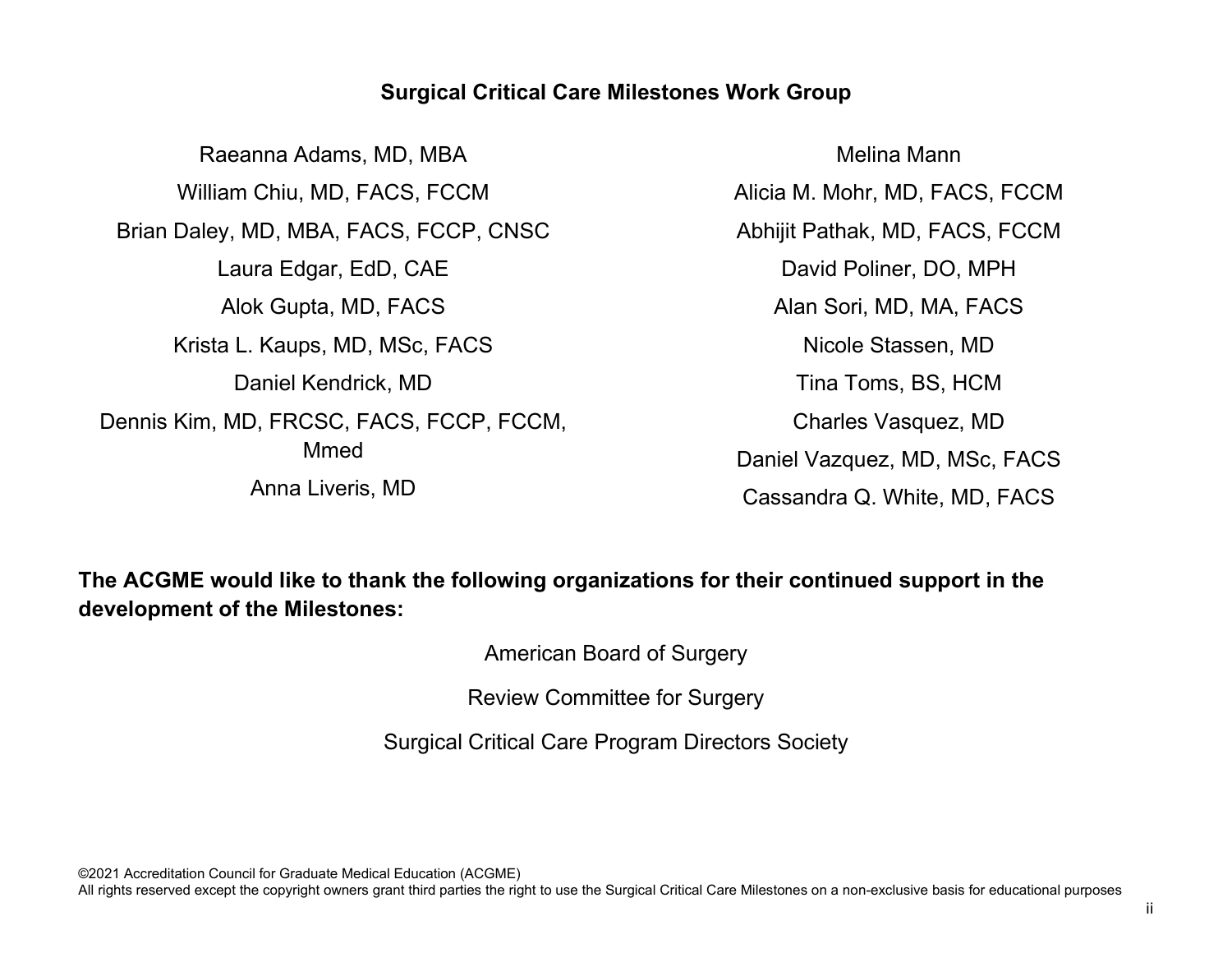## **Understanding Milestone Levels and Reporting**

This document presents the Milestones, which programs use in a semi-annual review of fellow performance, and then report to the ACGME. Milestones are knowledge, skills, attitudes, and other attributes for each of the ACGME Competencies organized in a developmental framework. The narrative descriptions are targets for resident/fellow performance throughout their educational program.

Milestones are arranged into levels. Tracking from Level 1 to Level 5 is synonymous with moving from novice to expert fellow in the specialty or subspecialty. For each reporting period, the Clinical Competency Committee will review the completed evaluations to select the milestone levels that best describe each learner's current performance, abilities, and attributes for each subcompetency.

These levels *do not* correspond with post-graduate year of education. Depending on previous experience, a junior fellow may achieve higher levels early in his/her educational program just as a senior fellow may be at a lower level later in his/her educational program. There is no predetermined timing for a resident to attain any particular level. Fellows may also regress in achievement of their milestones. This may happen for many reasons, such as over scoring in a previous review, a disjointed experience in a particular procedure, or a significant act by the fellow.

Selection of a level implies the fellow substantially demonstrates the milestones in that level, as well as those in lower levels (see the diagram on page vi).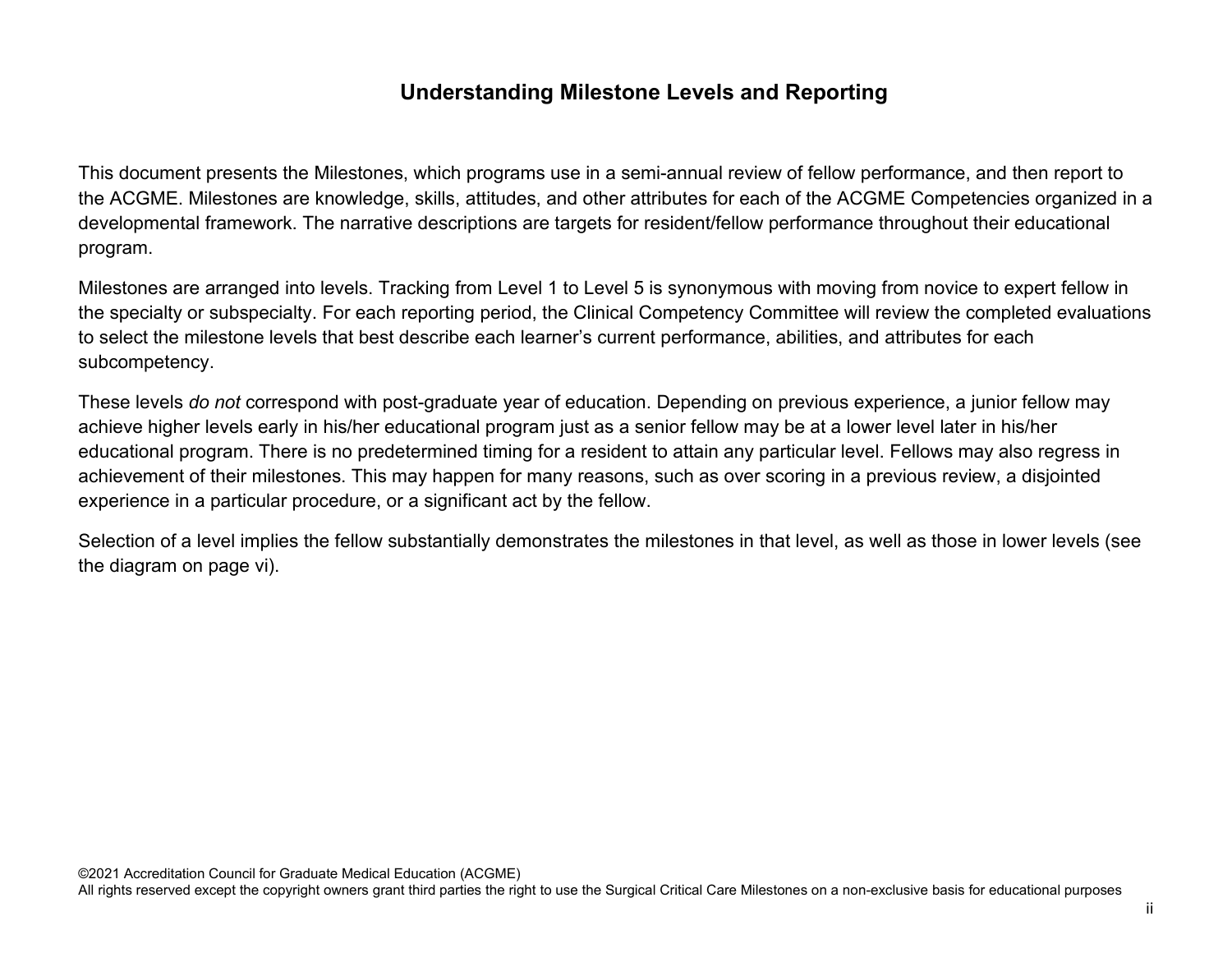#### **Additional Notes**

Level 4 is designed as a graduation *goal* but *does not* represent a graduation *requirement*. Making decisions about readiness for graduation and unsupervised practice is the purview of the program director. Furthermore, Milestones 2.0 include revisions and changes that preclude using Milestones as a sole assessment in high-stakes decisions (i.e., determination of eligibility for certification or credentialing). Level 5 is designed to represent an expert fellow whose achievements in a subcompetency are greater than the expectation. Milestones are primarily designed for formative, developmental purposes to support continuous quality improvement for individual learners, education programs, and the specialty. The ACGME and its partners will continue to evaluate and perform research on the Milestones to assess their impact and value.

Some milestone descriptions include statements about performing independently. These activities must occur in conformity to ACGME supervision guidelines as described in the Program Requirements, as well as to institutional and program policies. For example, a fellow who performs a procedure independently must, at a minimum, be supervised through oversight.

A Supplemental Guide is also available to provide the intent of each subcompetency, examples for each level, assessment methods or tools, and other available resources. The Supplemental Guide, like examples contained within the Milestones, is designed only to assist the program director and Clinical Competency Committee, and is not meant to demonstrate any required element or outcome.

Additional resources are available in the [Milestones](http://www.acgme.org/What-We-Do/Accreditation/Milestones/Overview) section of the ACGME website. Follow the links under "What We Do" at [www.acgme.org.](http://www.acgme.org/)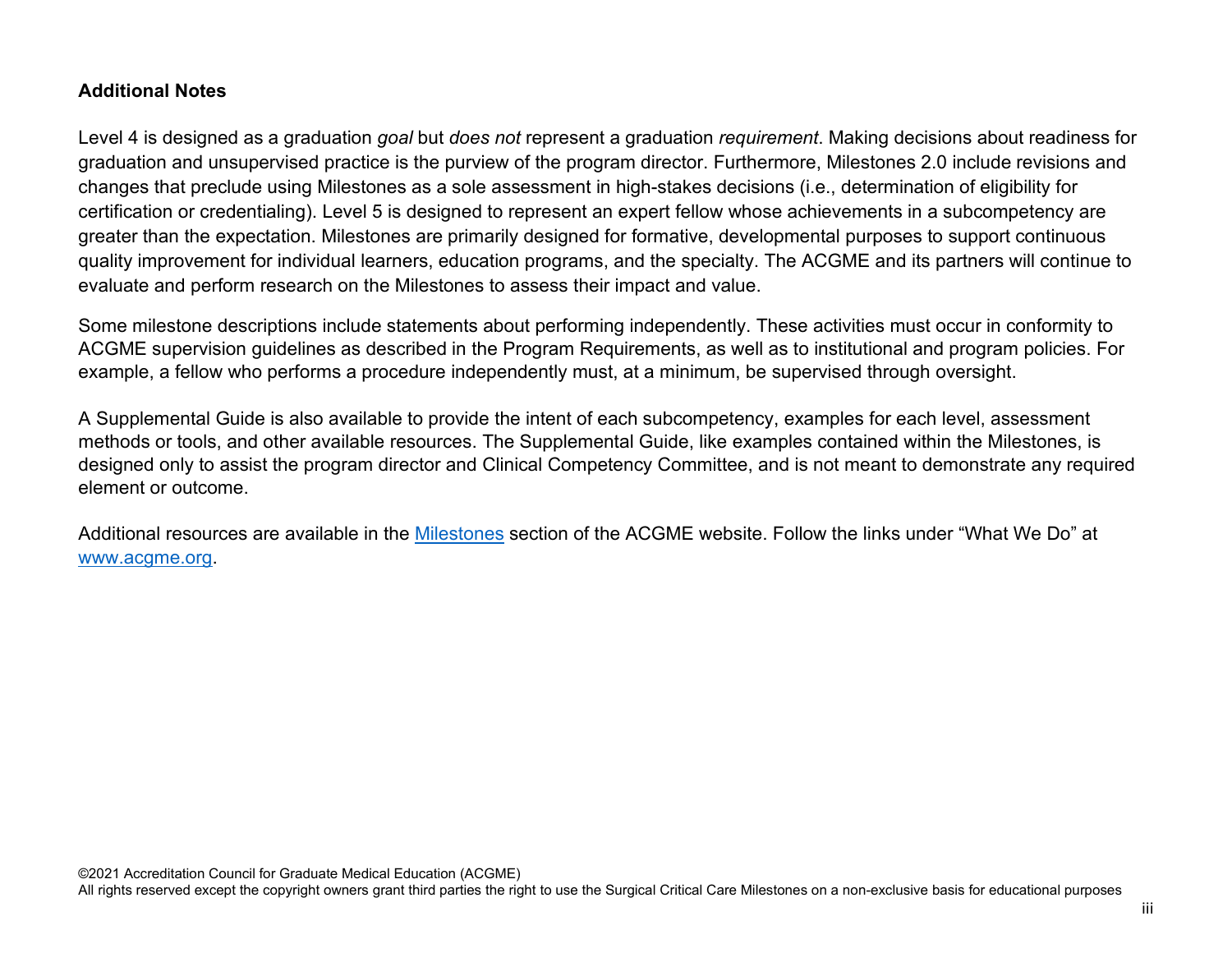The diagram below presents an example set of milestones for one sub-competency in the same format as the ACGME Report Worksheet. For each reporting period, a fellow's performance on the milestones for each subcompetency will be indicated by selecting the level of milestones that best describes that fellow's performance in relation to those milestones.

#### Systems-Based Practice 2: System Navigation for Patient-Centered Care

| Level 1                                            | Level 2                                                   | Level 3                                                   | Level 4                                            | Level 5                                   |
|----------------------------------------------------|-----------------------------------------------------------|-----------------------------------------------------------|----------------------------------------------------|-------------------------------------------|
| Demonstrates                                       | Coordinates                                               | Coordinates and/or leads                                  | Coordinates care of                                | Leads the design and                      |
| knowledge of indications<br>and resources for care | multidisciplinary care of<br>patients in routine critical | multidisciplinary care of<br>patients in complex critical | patients with barriers to<br>health care access or | implementation of<br>improvements to care |
| coordination                                       | care situations                                           | care situations                                           | other disparities in care                          | coordination                              |
| Performs safe and                                  | Performs safe and                                         | Supervises safe and                                       | Resolves conflicts in                              | Leads in the design and                   |
| effective transitions of                           | effective transitions of                                  | effective transitions of                                  | transitions of care                                | implementation of                         |
| care/hand-offs in routine                          | care/hand-offs in complex                                 | care/hand-offs of junior                                  | between teams                                      | improvements to                           |
| clinical situations                                | clinical situations                                       | residents                                                 |                                                    | transitions of care                       |
|                                                    |                                                           |                                                           |                                                    |                                           |
| Comments:                                          |                                                           |                                                           |                                                    | Not Yet Completed Level 1                 |
|                                                    |                                                           |                                                           |                                                    |                                           |
|                                                    | Selecting a response box in the                           |                                                           | Selecting a response box on the line in            |                                           |
|                                                    | middle of a level implies that                            |                                                           | between levels indicates that milestones           |                                           |
|                                                    | milestones in that level and in lower                     |                                                           | in lower levels have been substantially            |                                           |
|                                                    | levels have been substantially                            |                                                           | demonstrated as well as some                       |                                           |
| demonstrated.                                      |                                                           |                                                           | milestones in the higher level(s).                 |                                           |

©2021 Accreditation Council for Graduate Medical Education (ACGME)

All rights reserved except the copyright owners grant third parties the right to use the Surgical Critical Care Milestones on a non-exclusive basis for educational purposes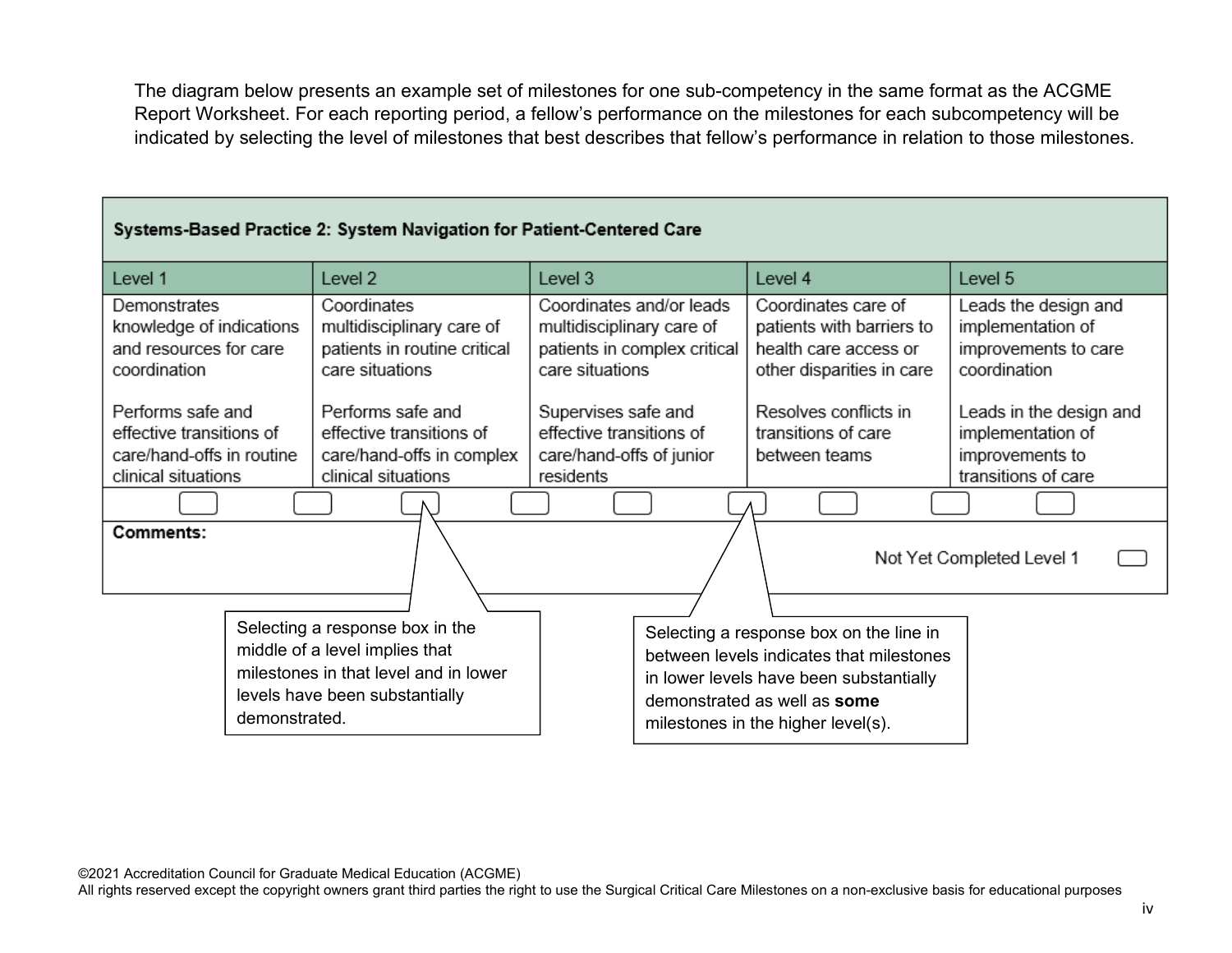| <b>Patient Care 1: Respiratory Failure</b>                                                    |                                              |                                                                                                                        |                                                                                                                      |                                                                                                                                                             |  |
|-----------------------------------------------------------------------------------------------|----------------------------------------------|------------------------------------------------------------------------------------------------------------------------|----------------------------------------------------------------------------------------------------------------------|-------------------------------------------------------------------------------------------------------------------------------------------------------------|--|
| Level 1                                                                                       | Level 2                                      | Level <sub>3</sub>                                                                                                     | Level 4                                                                                                              | Level 5                                                                                                                                                     |  |
| Requires direct<br>supervision in basic<br>management of patients<br>with respiratory failure | Manages patients with<br>respiratory failure | Recognizes the need for<br>and initiates advanced<br>ventilator techniques for<br>patients with respiratory<br>failure | Independently manages<br>patients with respiratory<br>failure, including use of<br>advanced ventilator<br>techniques | Is recognized as a<br>resource or completes a<br>quality improvement or<br>research project regarding<br>management of patients<br>with respiratory failure |  |
|                                                                                               |                                              |                                                                                                                        |                                                                                                                      |                                                                                                                                                             |  |
| <b>Comments:</b><br>Not Yet Completed Level 1<br>Not Yet Assessable                           |                                              |                                                                                                                        |                                                                                                                      |                                                                                                                                                             |  |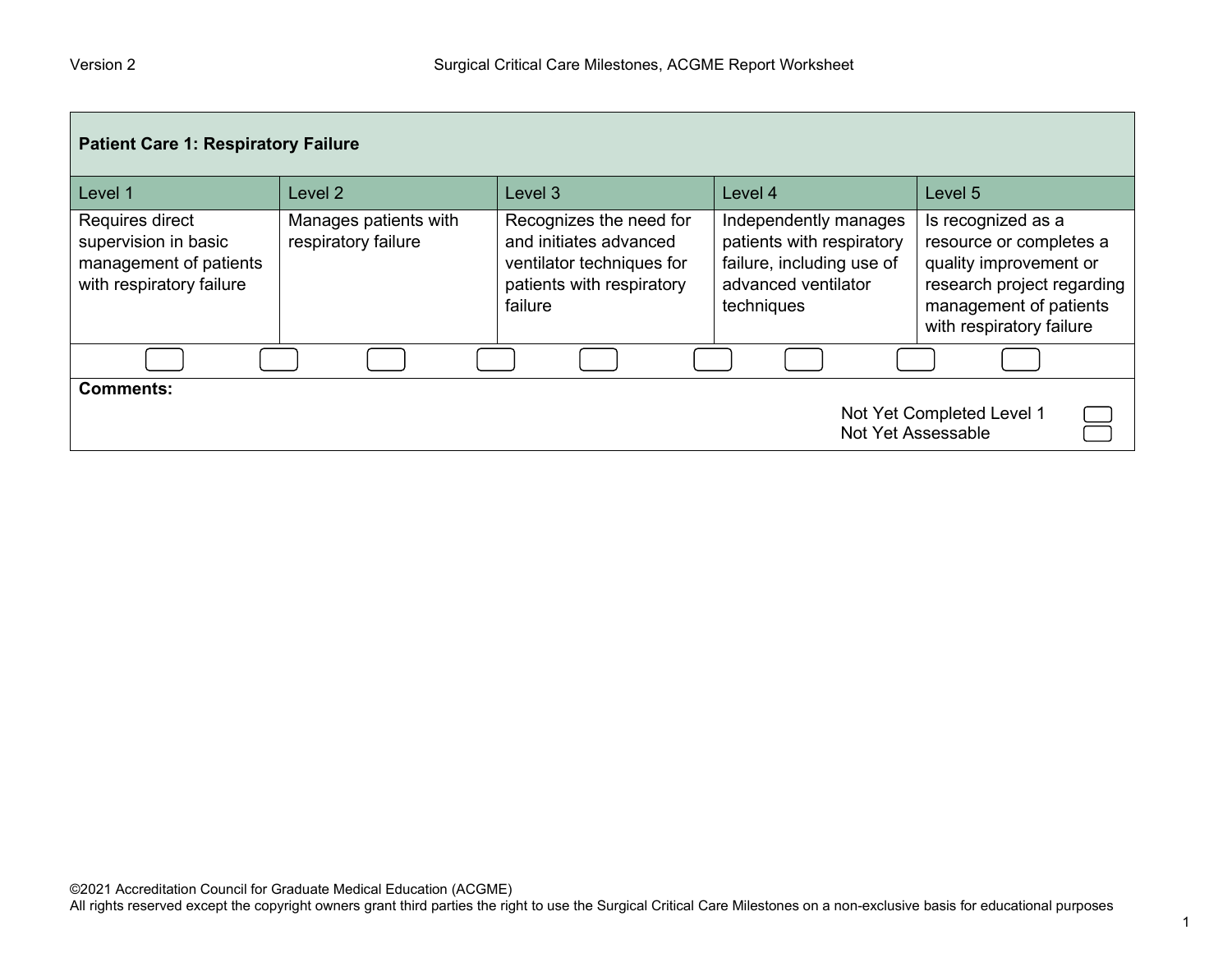г

| <b>Patient Care 2: Nutritional Support</b>                                                                                        |                                                                                                                                                                           |                                                                                                                                 |                                                                                                                                                                                                                                                                                                                 |                                                                                                                                                                       |
|-----------------------------------------------------------------------------------------------------------------------------------|---------------------------------------------------------------------------------------------------------------------------------------------------------------------------|---------------------------------------------------------------------------------------------------------------------------------|-----------------------------------------------------------------------------------------------------------------------------------------------------------------------------------------------------------------------------------------------------------------------------------------------------------------|-----------------------------------------------------------------------------------------------------------------------------------------------------------------------|
| Level 1                                                                                                                           | Level 2                                                                                                                                                                   | Level 3                                                                                                                         | Level 4                                                                                                                                                                                                                                                                                                         | Level 5                                                                                                                                                               |
| Requires direct<br>supervision in<br>assessment and initial<br>management of<br>nutritional support in<br>critically ill patients | Recognizes the need for<br>nutritional support in<br>critically ill patients but still<br>requires indirect<br>supervision in the<br>assessment and initial<br>management | Independently performs<br>assessment of nutritional<br>needs and initiates<br>nutritional support in<br>critically ill patients | Independently performs<br>nutritional assessment<br>and manages nutritional<br>support for special<br>populations of critically<br>ill patients, including<br>traumatic brain injury,<br>immunodeficient,<br>extracorporeal<br>membrane oxygenation<br>(ECMO), complex<br>gastrointestinal surgical<br>patients | Is recognized as a<br>resource or completes a<br>quality improvement or<br>research project in<br>nutritional assessment<br>and support of critically ill<br>patients |
|                                                                                                                                   |                                                                                                                                                                           |                                                                                                                                 |                                                                                                                                                                                                                                                                                                                 |                                                                                                                                                                       |
| <b>Comments:</b><br>Not Yet Completed Level 1<br>Not Yet Assessable                                                               |                                                                                                                                                                           |                                                                                                                                 |                                                                                                                                                                                                                                                                                                                 |                                                                                                                                                                       |

m,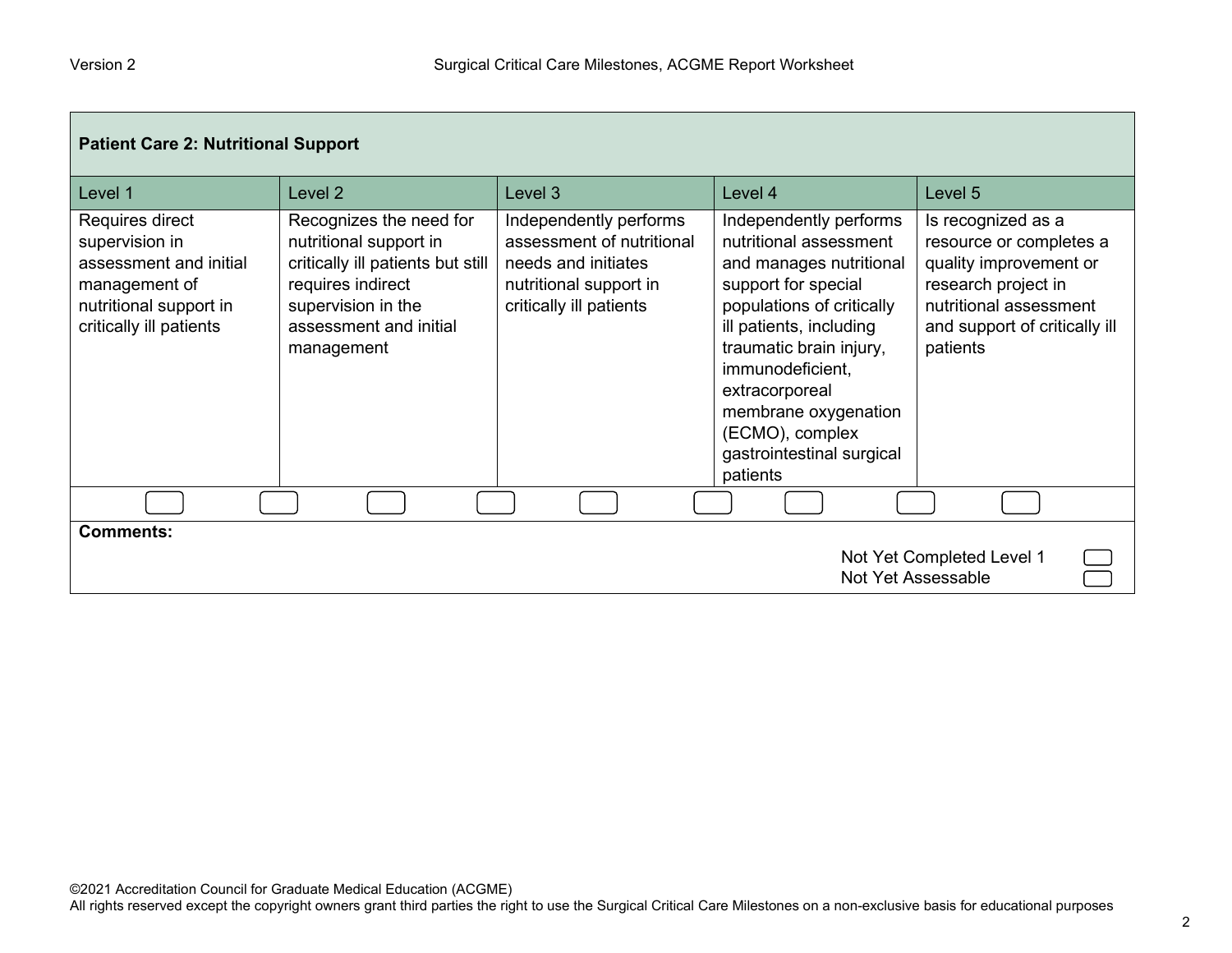| <b>Patient Care 3: Shock/Resuscitation</b>                                                                  |                                                                                                                                                                                |                                                                                                                                                 |                                                                                                                                             |                                                                                                                                                  |
|-------------------------------------------------------------------------------------------------------------|--------------------------------------------------------------------------------------------------------------------------------------------------------------------------------|-------------------------------------------------------------------------------------------------------------------------------------------------|---------------------------------------------------------------------------------------------------------------------------------------------|--------------------------------------------------------------------------------------------------------------------------------------------------|
| Level 1                                                                                                     | Level <sub>2</sub>                                                                                                                                                             | Level <sub>3</sub>                                                                                                                              | Level 4                                                                                                                                     | Level 5                                                                                                                                          |
| Independently<br>recognizes shock and<br>initiates indicated<br>resuscitation in critically<br>ill patients | <b>Individualizes</b><br>resuscitation based on the<br>type of shock and<br>assessment of the<br>response to therapy, and<br>employs monitoring for<br>critically ill patients | Employs advanced<br>monitoring techniques to<br>guide resuscitation for<br>critically ill patients,<br>including special patient<br>populations | Performs complex<br>resuscitation, including<br>use of advanced<br>monitoring techniques,<br>particularly in special<br>patient populations | Is recognized as a<br>resource or completes a<br>quality improvement or<br>research project or<br>develops a protocol for<br>shock resuscitation |
|                                                                                                             |                                                                                                                                                                                |                                                                                                                                                 |                                                                                                                                             |                                                                                                                                                  |
| <b>Comments:</b><br>Not Yet Completed Level 1<br>Not Yet Assessable                                         |                                                                                                                                                                                |                                                                                                                                                 |                                                                                                                                             |                                                                                                                                                  |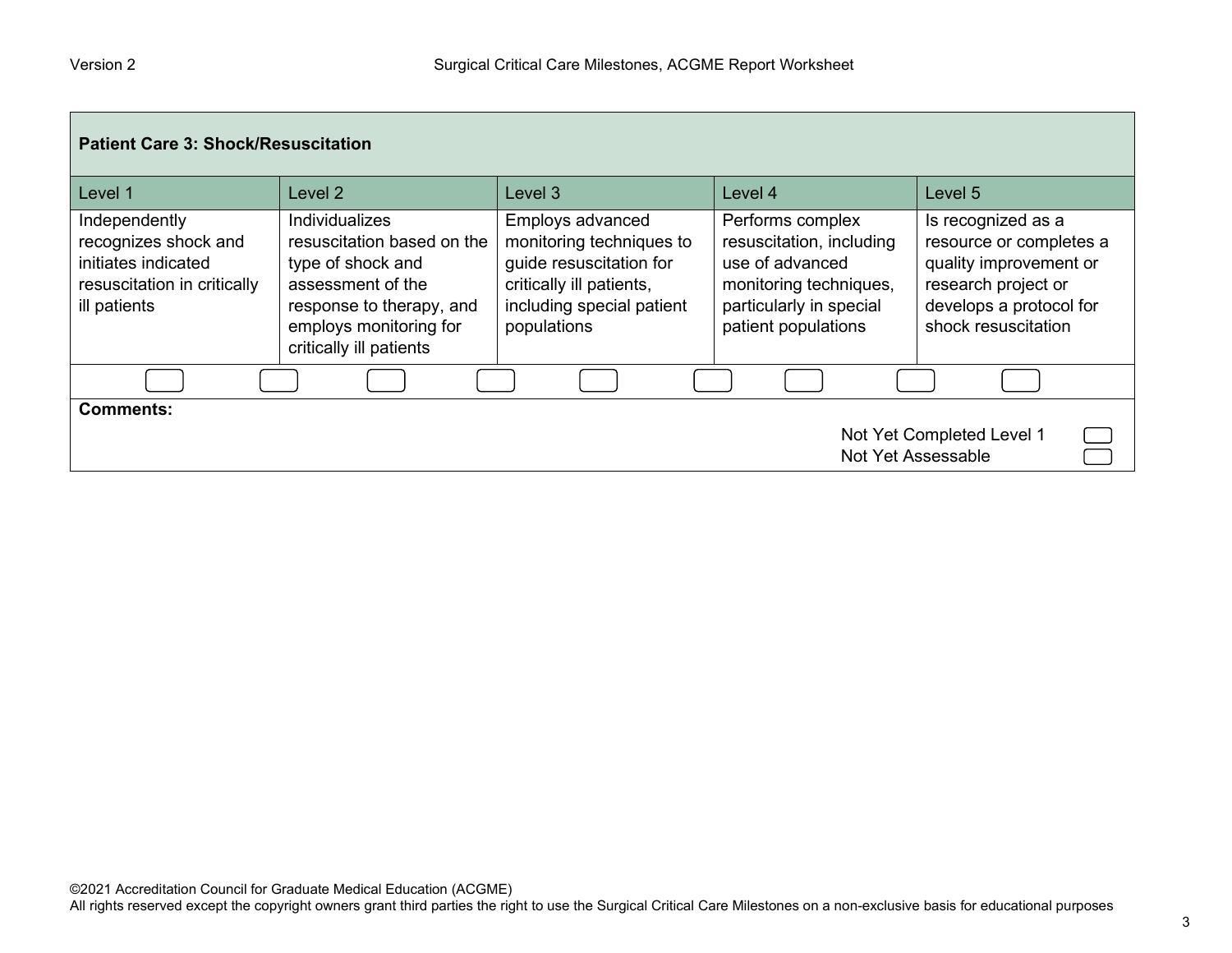| Patient Care 4: Renal Disorders of Critically III Patients          |                                                                          |                                                             |                                                                                                                                                                      |                                                                                                                                                           |  |
|---------------------------------------------------------------------|--------------------------------------------------------------------------|-------------------------------------------------------------|----------------------------------------------------------------------------------------------------------------------------------------------------------------------|-----------------------------------------------------------------------------------------------------------------------------------------------------------|--|
| Level 1                                                             | Level 2                                                                  | Level 3                                                     | Level 4                                                                                                                                                              | Level 5                                                                                                                                                   |  |
| Recognizes and<br>categorizes patients with<br>renal disorders      | Initiates treatment of renal<br>disorders based on stage<br>and etiology | Directs management and<br>assesses response to<br>treatment | <b>Provides</b><br>comprehensive<br>management of patients<br>with renal disorders,<br>including management<br>of patients requiring<br>renal replacement<br>therapy | Recognized by peers as a<br>resource, completes<br>quality improvement or<br>research project regarding<br>management of patients<br>with renal disorders |  |
|                                                                     |                                                                          |                                                             |                                                                                                                                                                      |                                                                                                                                                           |  |
| <b>Comments:</b><br>Not Yet Completed Level 1<br>Not Yet Assessable |                                                                          |                                                             |                                                                                                                                                                      |                                                                                                                                                           |  |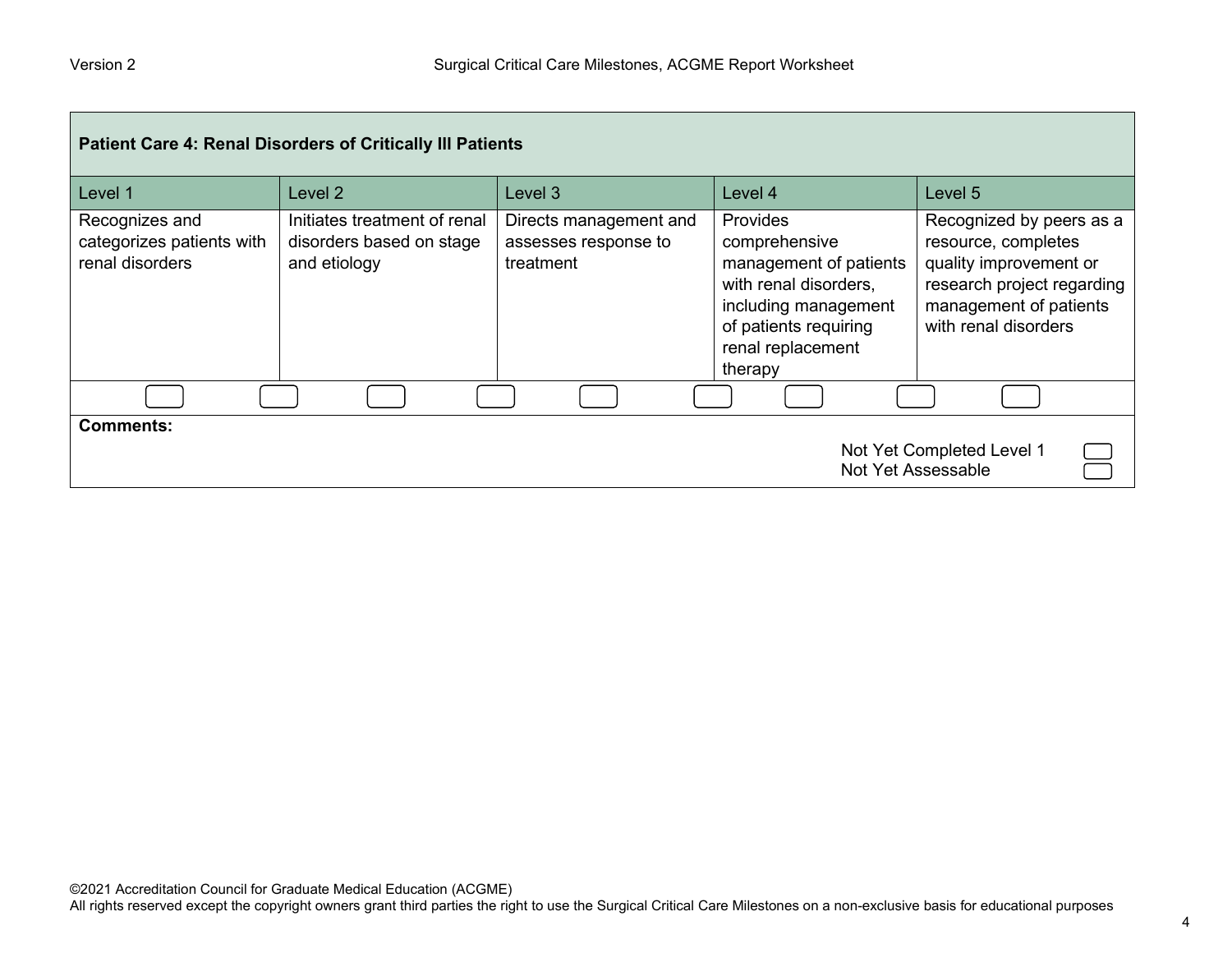| <b>Patient Care 5: Trauma and Thermal Injury</b>                                                     |                                                                                                                   |                                                                                                                                                                |                                                                                                                                                                                                                                       |                                                                                                                                                                                                                                   |
|------------------------------------------------------------------------------------------------------|-------------------------------------------------------------------------------------------------------------------|----------------------------------------------------------------------------------------------------------------------------------------------------------------|---------------------------------------------------------------------------------------------------------------------------------------------------------------------------------------------------------------------------------------|-----------------------------------------------------------------------------------------------------------------------------------------------------------------------------------------------------------------------------------|
| Level 1                                                                                              | Level 2                                                                                                           | Level 3                                                                                                                                                        | Level 4                                                                                                                                                                                                                               | Level 5                                                                                                                                                                                                                           |
| With direct supervision,<br>initiates appropriate<br>management of the<br>critically injured patient | With indirect supervision,<br>assesses critically injured<br>patients and prioritizes<br>and initiates management | Independently assesses<br>and manages critically<br>injured patients and<br>prioritizes management in<br>the treatment of common<br>injuries and complications | Independently assesses<br>and manages critically<br>injured patients,<br>including treatment of<br>complex injuries and<br>complications through<br>initial evaluation and<br>into the operating<br>room/intensive care unit<br>(ICU) | Is recognized as a<br>resource in the<br>assessment and<br>management of critically<br>injured patients or<br>completes a quality<br>improvement or research<br>project regarding<br>management of critically<br>injured patients |
|                                                                                                      |                                                                                                                   |                                                                                                                                                                |                                                                                                                                                                                                                                       |                                                                                                                                                                                                                                   |
| <b>Comments:</b><br>Not Yet Completed Level 1<br>Not Yet Assessable                                  |                                                                                                                   |                                                                                                                                                                |                                                                                                                                                                                                                                       |                                                                                                                                                                                                                                   |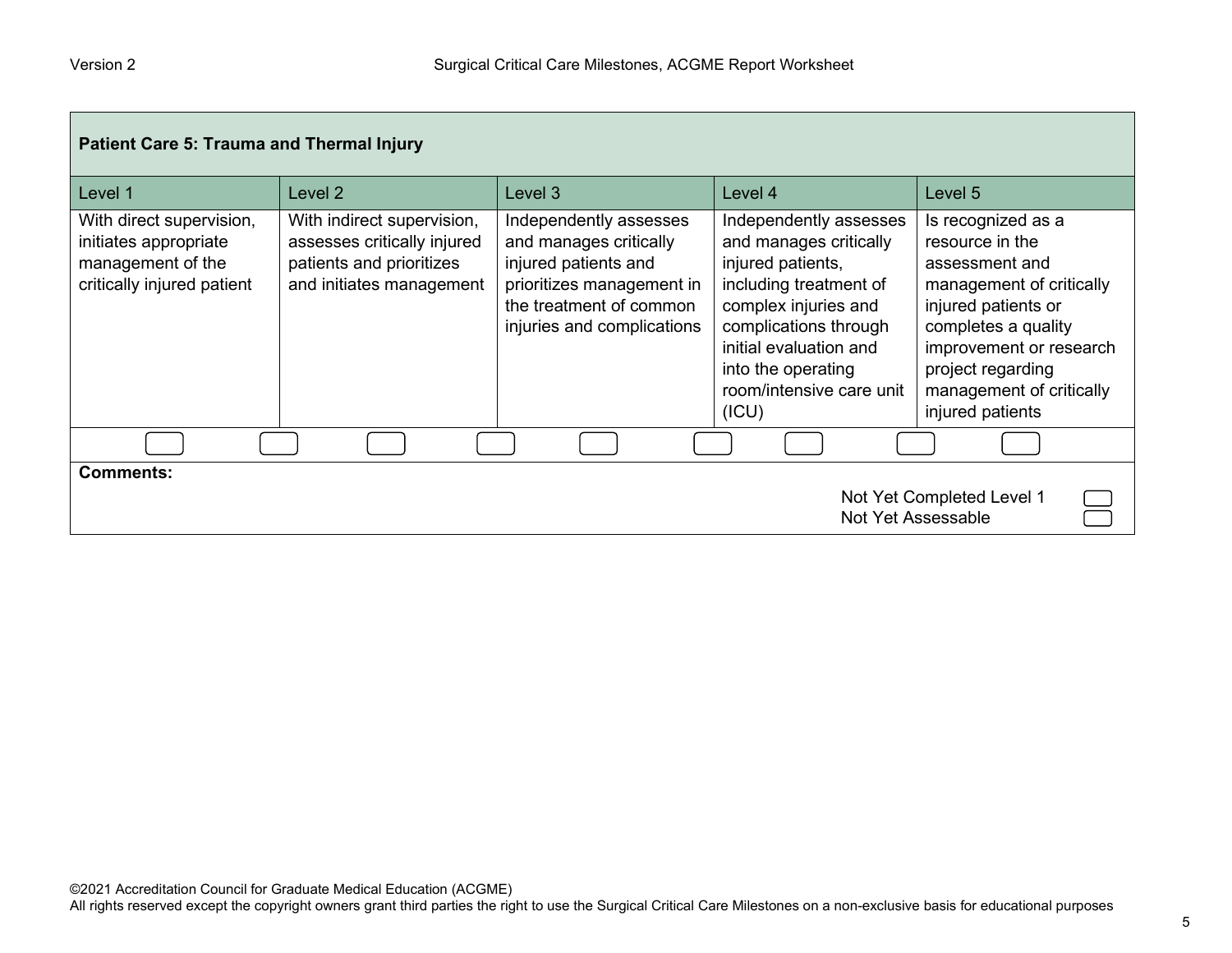| Patient Care 6: Cardiovascular Disorders of Critically III Patients                                                                               |                                                                                                                                             |                                                                                                                      |                                                                                                                                                |                                                                                                                                                                                    |
|---------------------------------------------------------------------------------------------------------------------------------------------------|---------------------------------------------------------------------------------------------------------------------------------------------|----------------------------------------------------------------------------------------------------------------------|------------------------------------------------------------------------------------------------------------------------------------------------|------------------------------------------------------------------------------------------------------------------------------------------------------------------------------------|
| Level 1                                                                                                                                           | Level 2                                                                                                                                     | Level <sub>3</sub>                                                                                                   | Level 4                                                                                                                                        | Level 5                                                                                                                                                                            |
| Requires direct<br>supervision in the<br>assessment and initial<br>management of common<br>cardiovascular disorders<br>in critically ill patients | Requires indirect<br>supervision in the<br>assessment and<br>management of common<br>cardiovascular disorders<br>in critically ill patients | Independently performs<br>assessment and manages<br>common cardiovascular<br>disorders in critically ill<br>patients | Independently<br>diagnoses and provides<br>comprehensive<br>management of<br>complex cardiovascular<br>disorders in critically ill<br>patients | Is recognized as a<br>resource or completes a<br>quality improvement or<br>research project regarding<br>management of critically<br>ill patients with<br>cardiovascular disorders |
|                                                                                                                                                   |                                                                                                                                             |                                                                                                                      |                                                                                                                                                |                                                                                                                                                                                    |
| <b>Comments:</b><br>Not Yet Completed Level 1<br>Not Yet Assessable                                                                               |                                                                                                                                             |                                                                                                                      |                                                                                                                                                |                                                                                                                                                                                    |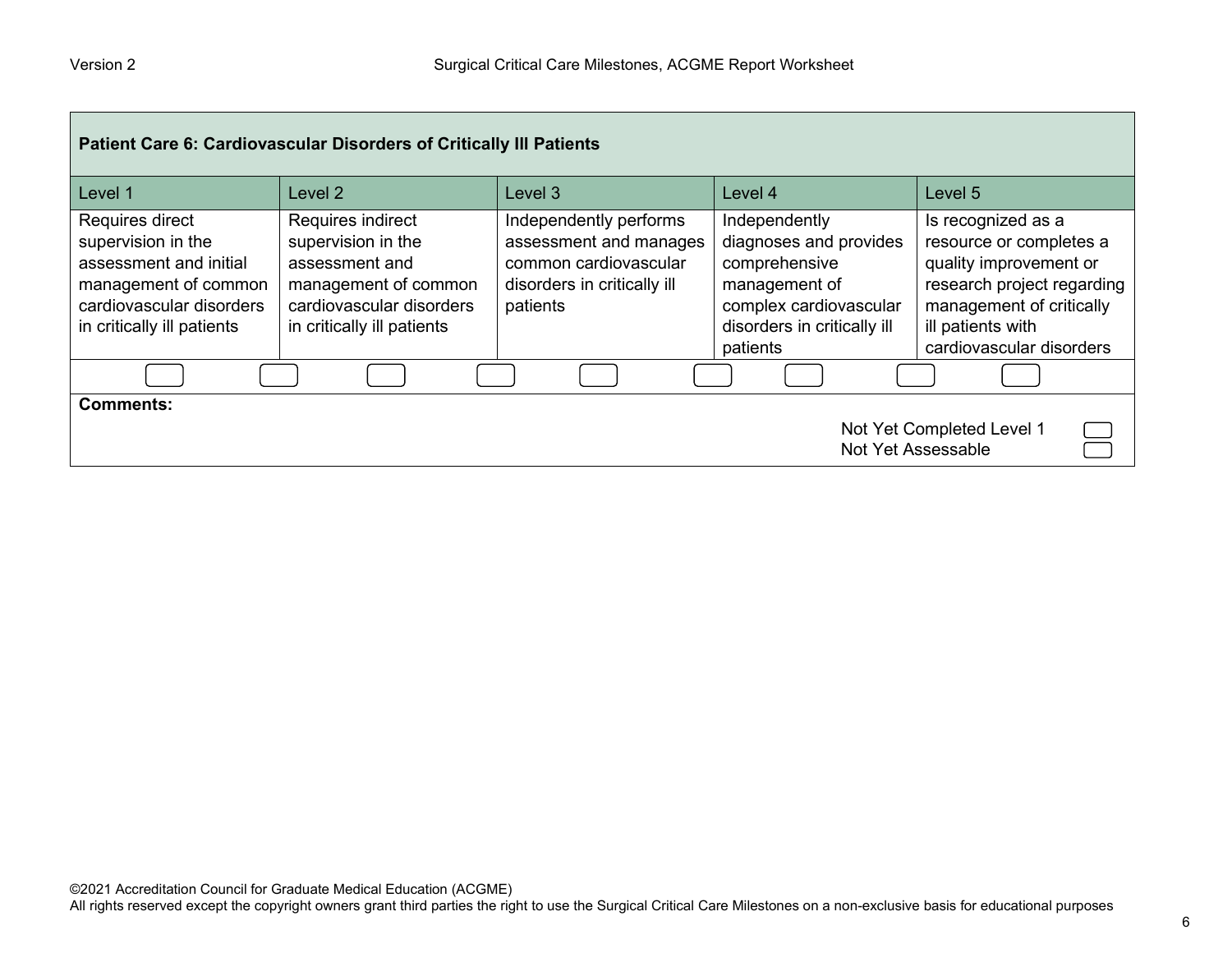| <b>Patient Care 7: Neurologic Disorders of Critically III Patients</b>                                                                       |                                                                                                                                      |                                                                                                                        |                                                                                                                                        |                                                                                                                                                                                                        |  |
|----------------------------------------------------------------------------------------------------------------------------------------------|--------------------------------------------------------------------------------------------------------------------------------------|------------------------------------------------------------------------------------------------------------------------|----------------------------------------------------------------------------------------------------------------------------------------|--------------------------------------------------------------------------------------------------------------------------------------------------------------------------------------------------------|--|
| Level 1                                                                                                                                      | Level 2                                                                                                                              | Level 3                                                                                                                | Level 4                                                                                                                                | Level 5                                                                                                                                                                                                |  |
| Requires direct<br>supervision to recognize<br>the stages and treatment<br>of coma, delirium,<br>seizures, and other<br>neurologic disorders | Requires indirect<br>supervision to assess and<br>treat patients with coma,<br>delirium, seizures, and<br>other neurologic disorders | Independently recognizes<br>and manages multiple<br>etiologies of coma,<br>delirium, and other<br>neurologic disorders | Provides<br>comprehensive<br>management of multiple<br>etiologies of coma,<br>delirium, seizures, and<br>other neurologic<br>disorders | Is recognized as a<br>resource or completes a<br>quality improvement or<br>research project regarding<br>management of patients<br>with coma, delirium,<br>seizures, and other<br>neurologic disorders |  |
|                                                                                                                                              |                                                                                                                                      |                                                                                                                        |                                                                                                                                        |                                                                                                                                                                                                        |  |
| <b>Comments:</b><br>Not Yet Completed Level 1<br>Not Yet Assessable                                                                          |                                                                                                                                      |                                                                                                                        |                                                                                                                                        |                                                                                                                                                                                                        |  |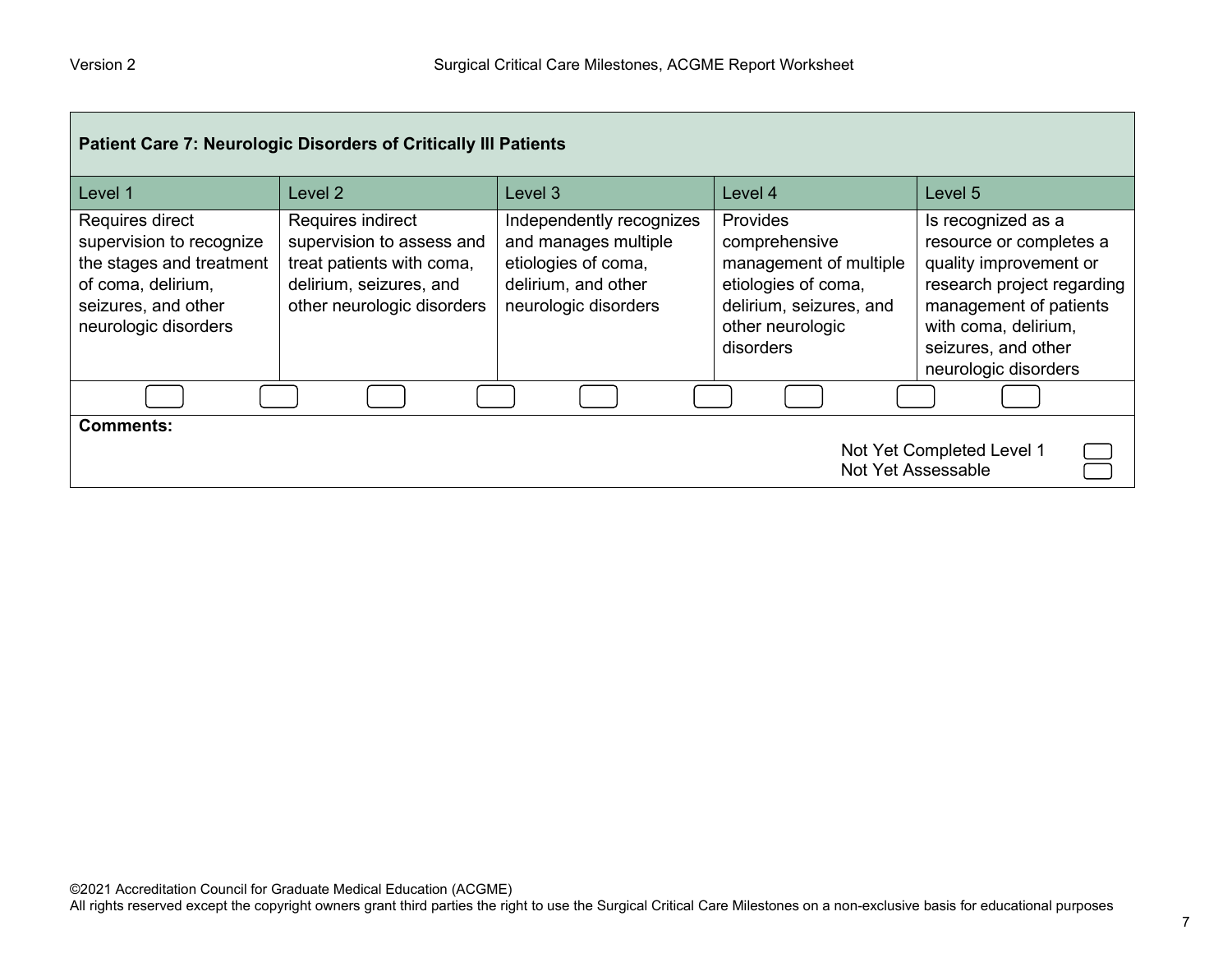| Patient Care 8: Gastrointestinal (GI) Disorders of Critically III Patients     |                                                                                  |                                                              |                                                                         |                                                                                                                                                            |  |
|--------------------------------------------------------------------------------|----------------------------------------------------------------------------------|--------------------------------------------------------------|-------------------------------------------------------------------------|------------------------------------------------------------------------------------------------------------------------------------------------------------|--|
| Level 1                                                                        | Level 2                                                                          | Level 3                                                      | Level 4                                                                 | Level 5                                                                                                                                                    |  |
| Requires direct<br>supervision to diagnose<br>and manage acute GI<br>disorders | Requires indirect<br>supervision to diagnose<br>and manage acute GI<br>disorders | Independently diagnoses<br>and manages acute GI<br>disorders | Provides<br>comprehensive<br>management of acute<br><b>GI</b> disorders | Is recognized as a<br>resource or completes a<br>quality improvement or<br>research project regarding<br>management of patients<br>with acute GI disorders |  |
|                                                                                |                                                                                  |                                                              |                                                                         |                                                                                                                                                            |  |
| Comments:<br>Not Yet Completed Level 1<br>Not Yet Assessable                   |                                                                                  |                                                              |                                                                         |                                                                                                                                                            |  |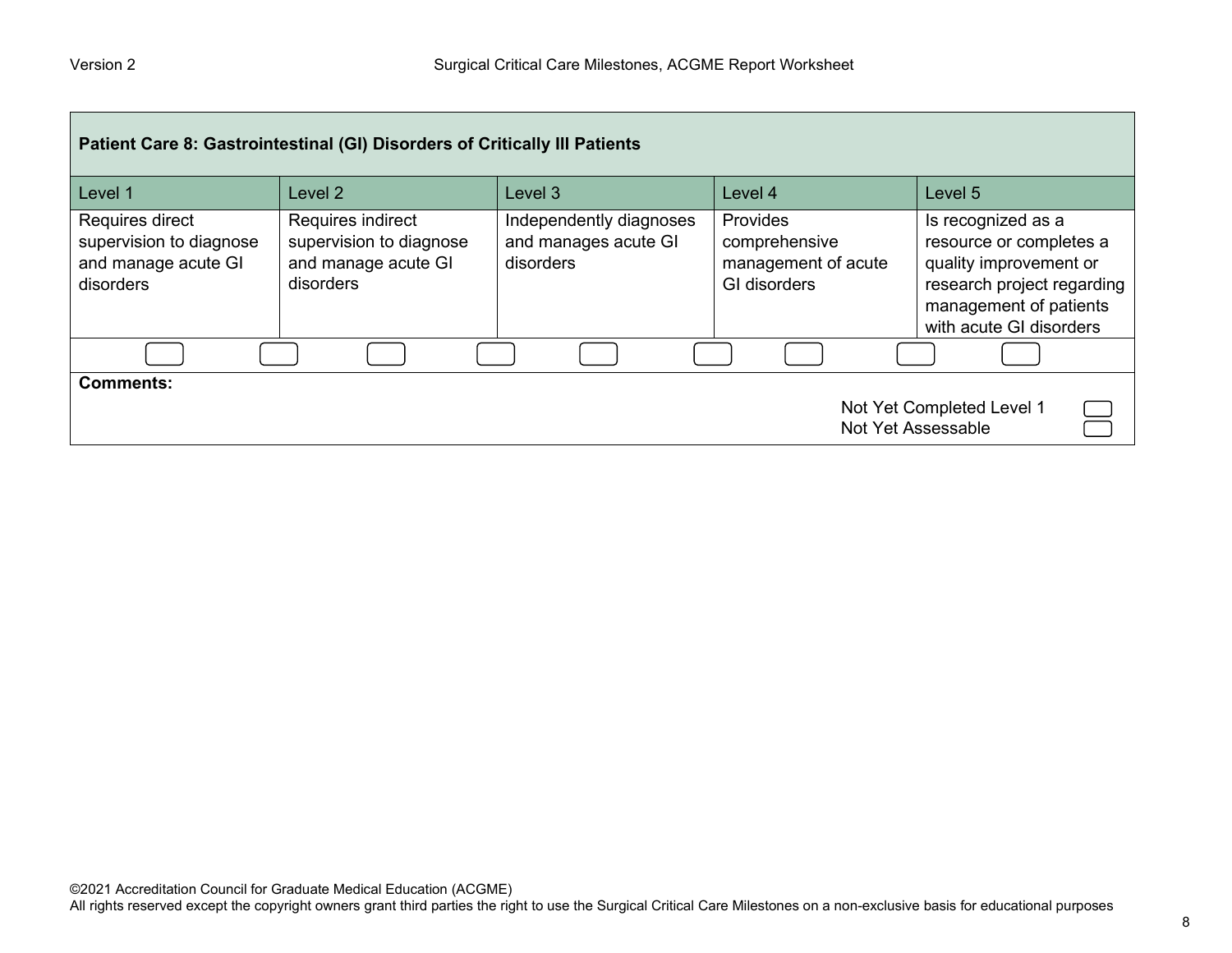| <b>Patient Care 9: Infectious Diseases of Critically III Surgical Patients</b>                                                     |                                                                                                                                                         |                                                                                                                                                       |                                                                                                                                                                                              |                                                                                                                                                             |  |
|------------------------------------------------------------------------------------------------------------------------------------|---------------------------------------------------------------------------------------------------------------------------------------------------------|-------------------------------------------------------------------------------------------------------------------------------------------------------|----------------------------------------------------------------------------------------------------------------------------------------------------------------------------------------------|-------------------------------------------------------------------------------------------------------------------------------------------------------------|--|
| Level 1                                                                                                                            | Level <sub>2</sub>                                                                                                                                      | Level <sub>3</sub>                                                                                                                                    | Level 4                                                                                                                                                                                      | Level 5                                                                                                                                                     |  |
| Requires direct<br>supervision to diagnose<br>common infections and<br>infectious complications<br>(e.g. pneumonia,<br>bacteremia) | Demonstrates the ability<br>to diagnose and initiate<br>management for<br>frequently encountered<br>infectious diseases and<br>infectious complications | Diagnoses and manages<br>atypical infectious<br>diseases and infectious<br>complications and<br>demonstrates appropriate<br>antimicrobial stewardship | <b>Provides</b><br>comprehensive<br>management<br>(prevention, diagnosis,<br>and treatment) of<br>infectious diseases,<br>infectious complications,<br>and multi-drug resistant<br>organisms | Is recognized by peers as<br>a resource or completes<br>quality improvement or<br>research project regarding<br>management of an<br>infectious complication |  |
|                                                                                                                                    |                                                                                                                                                         |                                                                                                                                                       |                                                                                                                                                                                              |                                                                                                                                                             |  |
| <b>Comments:</b><br>Not Yet Completed Level 1<br>Not Yet Assessable                                                                |                                                                                                                                                         |                                                                                                                                                       |                                                                                                                                                                                              |                                                                                                                                                             |  |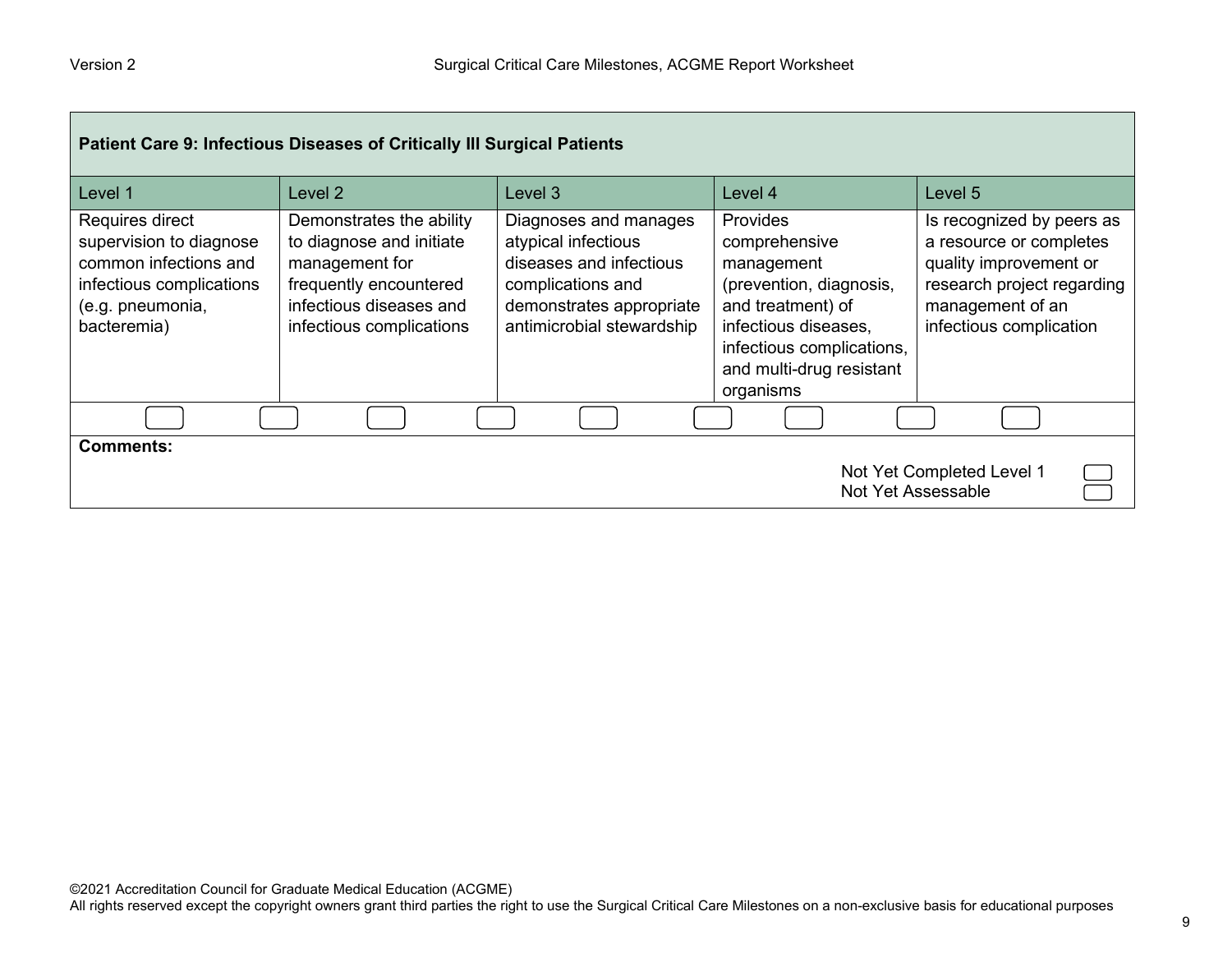| <b>Patient Care 10: Procedural Competence</b>                                                                                                                            |                                                                       |                                                                                                |                                                                                                                 |                                                                                                                                                      |
|--------------------------------------------------------------------------------------------------------------------------------------------------------------------------|-----------------------------------------------------------------------|------------------------------------------------------------------------------------------------|-----------------------------------------------------------------------------------------------------------------|------------------------------------------------------------------------------------------------------------------------------------------------------|
| Level 1                                                                                                                                                                  | Level 2                                                               | Level 3                                                                                        | Level 4                                                                                                         | Level 5                                                                                                                                              |
| Requires direct<br>supervision to perform<br>common ICU procedures<br>(e.g., peripheral arterial<br>or central venous<br>catheterization) and<br>recognize complications | Independently performs<br>routine ICU procedures                      | Performs routine ICU<br>procedures in patients at<br>high risk for procedural<br>complications | Performs specialized<br>ICU procedures (e.g.,<br>transvenous pacing,<br>inferior vena cava filter<br>placement) | Independently performs<br>advanced ICU procedures<br>(e.g., ECMO, intra-aortic<br>balloon pump), and<br>appropriately manages<br>their complications |
|                                                                                                                                                                          | Recognizes and manages<br>straightforward procedural<br>complications | Assesses patients at high<br>risk for procedural<br>complications and<br>describes management  | Independently manages<br>procedural<br>complications                                                            |                                                                                                                                                      |
|                                                                                                                                                                          |                                                                       |                                                                                                |                                                                                                                 |                                                                                                                                                      |
| <b>Comments:</b><br>Not Yet Completed Level 1<br>Not Yet Assessable                                                                                                      |                                                                       |                                                                                                |                                                                                                                 |                                                                                                                                                      |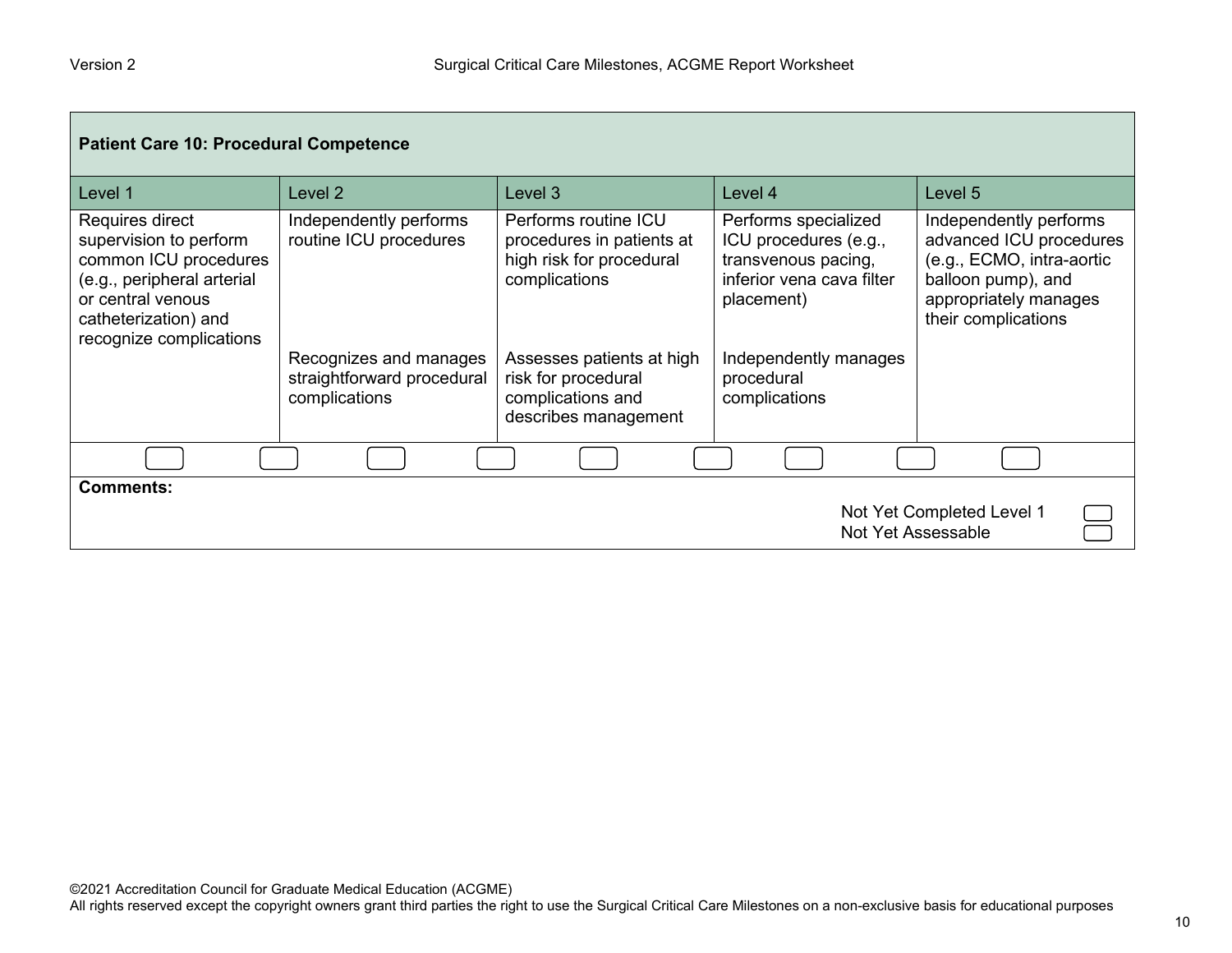Г

| Medical Knowledge 1: Pathophysiology, Pharmacology, and Therapeutics in Critical Care                                                                   |                                                                                                                                             |                                                                                                                                                           |                                                                                                                                                               |                                                                                                                                                                                         |
|---------------------------------------------------------------------------------------------------------------------------------------------------------|---------------------------------------------------------------------------------------------------------------------------------------------|-----------------------------------------------------------------------------------------------------------------------------------------------------------|---------------------------------------------------------------------------------------------------------------------------------------------------------------|-----------------------------------------------------------------------------------------------------------------------------------------------------------------------------------------|
| Level 1                                                                                                                                                 | Level 2                                                                                                                                     | Level 3                                                                                                                                                   | Level 4                                                                                                                                                       | Level 5                                                                                                                                                                                 |
| <b>Demonstrates</b><br>knowledge of<br>pathophysiology,<br>pharmacology,<br>therapeutics, and<br>complications of<br>common critical care<br>conditions | Demonstrates knowledge<br>of pathophysiology,<br>pharmacology,<br>therapeutics, and<br>complications of complex<br>critical care conditions | Synthesizes and applies<br>knowledge of<br>pathophysiology,<br>pharmacology,<br>therapeutics, and<br>complications of complex<br>critical care conditions | Serves as a resource<br>for knowledge of<br>pathophysiology,<br>pharmacology,<br>therapeutics, and<br>complications of<br>complex critical care<br>conditions | Advances knowledge of<br>pathophysiology,<br>pharmacology,<br>therapeutics, and<br>complications of complex<br>critical care conditions                                                 |
| Synthesizes and<br>prioritizes differential<br>diagnosis for common<br>critical care conditions,<br>with indirect supervision                           | Synthesizes and<br>prioritizes differential<br>diagnosis for common<br>critical care conditions                                             | Independently<br>synthesizes and<br>prioritizes differential<br>diagnosis for complex<br>critical care conditions                                         | Synthesizes and<br>prioritizes differential<br>diagnosis and<br>anticipates potential<br>complications for<br>complex critical care<br>conditions             | Is recognized by peers as<br>an expert in synthesizing<br>and prioritizing differential<br>diagnosis complex critical<br>care conditions and<br>anticipating potential<br>complications |
|                                                                                                                                                         |                                                                                                                                             |                                                                                                                                                           |                                                                                                                                                               |                                                                                                                                                                                         |
| <b>Comments:</b><br>Not Yet Completed Level 1<br>Not Yet Assessable                                                                                     |                                                                                                                                             |                                                                                                                                                           |                                                                                                                                                               |                                                                                                                                                                                         |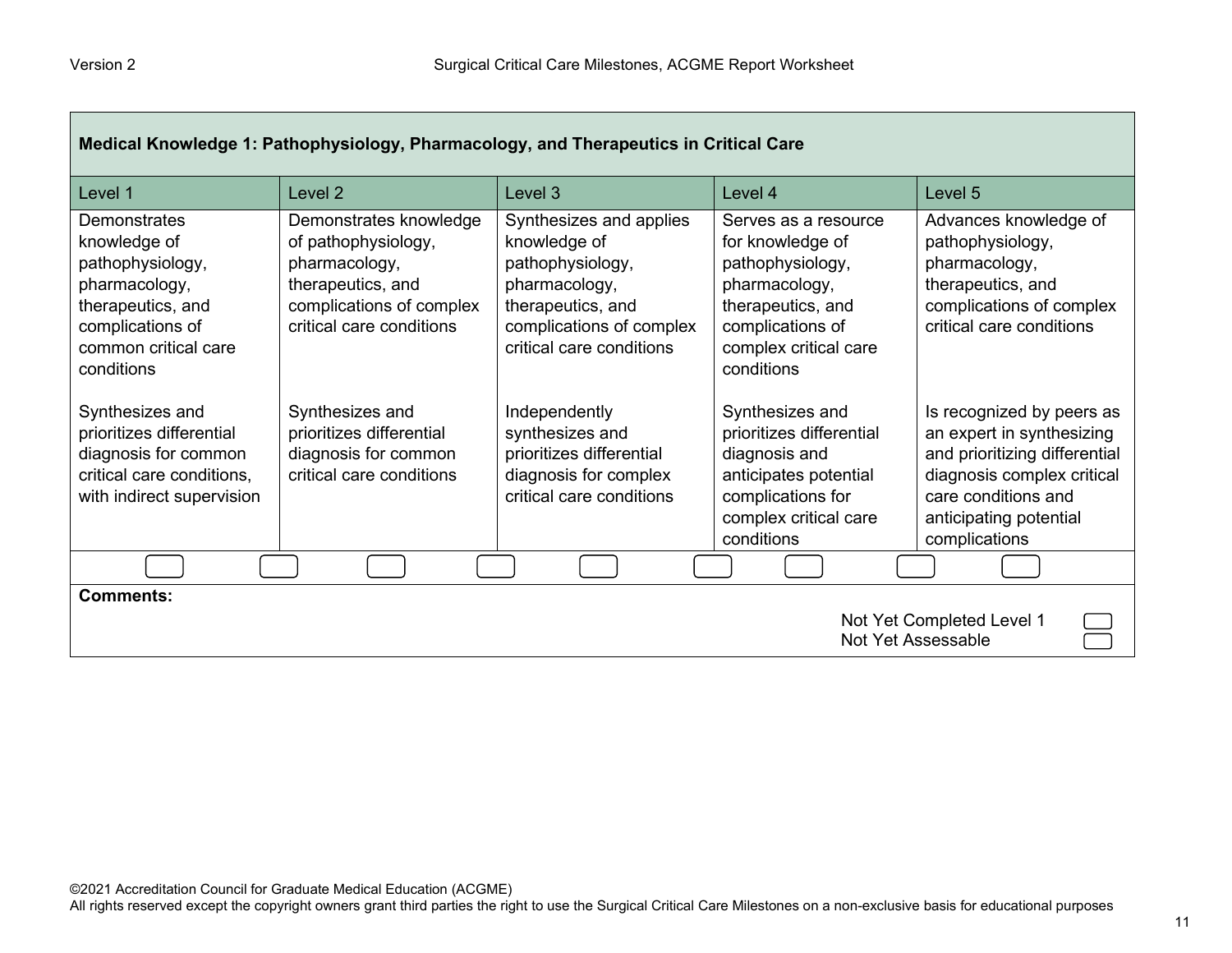| <b>Medical Knowledge 2: Prognosis in Critical Care Conditions</b>                            |                                                                                                                             |                                                                                                                                                               |                                                                                                                                                 |                                                                                                                |
|----------------------------------------------------------------------------------------------|-----------------------------------------------------------------------------------------------------------------------------|---------------------------------------------------------------------------------------------------------------------------------------------------------------|-------------------------------------------------------------------------------------------------------------------------------------------------|----------------------------------------------------------------------------------------------------------------|
| Level 1                                                                                      | Level 2                                                                                                                     | Level 3                                                                                                                                                       | Level 4                                                                                                                                         | Level 5                                                                                                        |
| Recognizes clinical<br>course, including<br>prognosis, of common<br>critical care conditions | Identifies clinical course<br>for patients with complex<br>critical care conditions,<br>including prognostic<br>uncertainty | Formulates anticipated<br>clinical course for patients<br>with complex critical care<br>conditions by integrating<br>prognostic factors, tools,<br>and models | Facilitates consensus of<br>prognosis for patients<br>with complex critical<br>care conditions in<br>collaboration with other<br>care providers | Advances knowledge of<br>application of tools for<br>prognostication in<br>complex critical care<br>conditions |
|                                                                                              |                                                                                                                             |                                                                                                                                                               |                                                                                                                                                 |                                                                                                                |
| <b>Comments:</b>                                                                             |                                                                                                                             |                                                                                                                                                               | Not Yet Assessable                                                                                                                              | Not Yet Completed Level 1                                                                                      |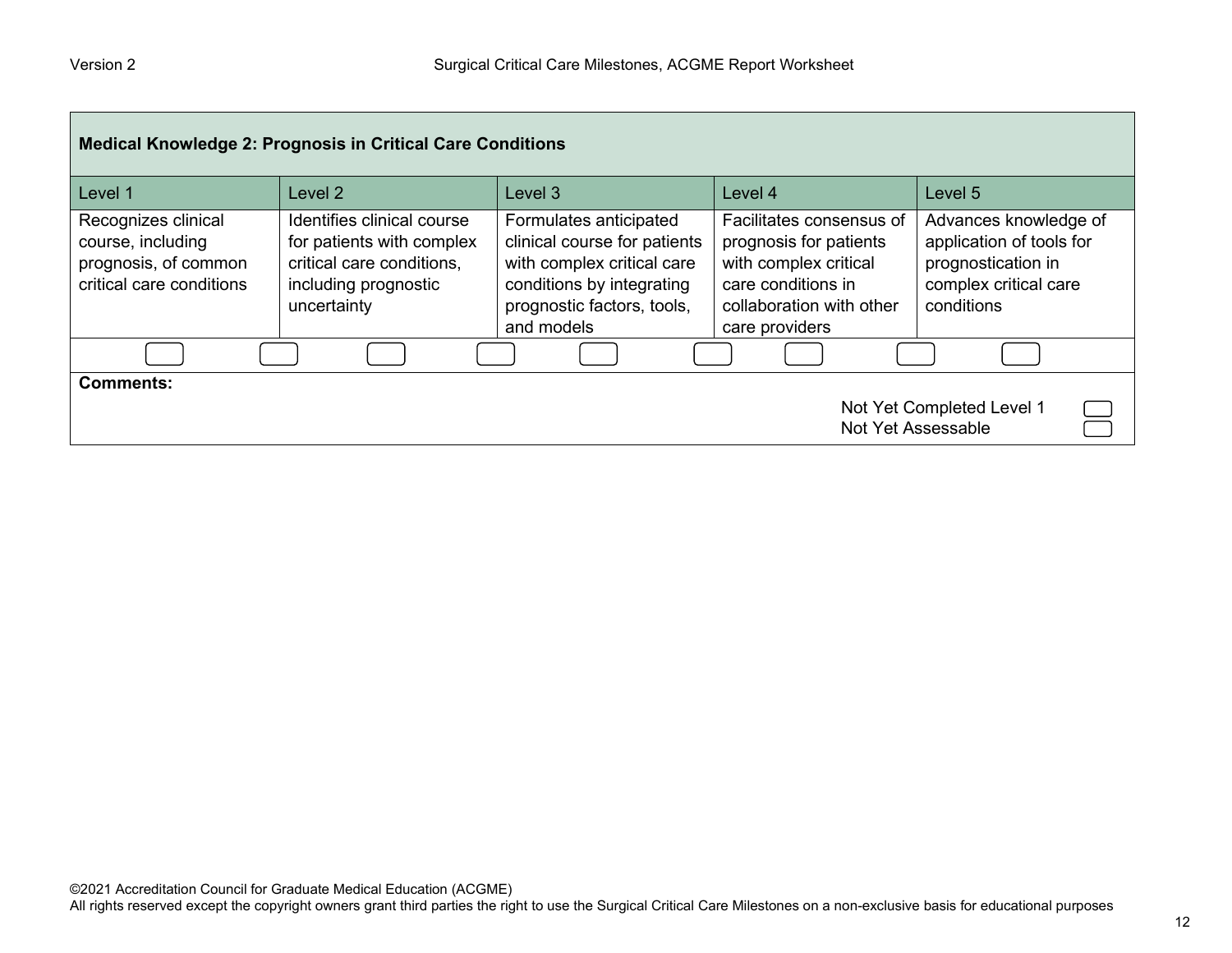| Medical Knowledge 3: Clinical Reasoning in Critical Care                        |                                                                    |                                                                                                         |                                                                                                            |                                                                                                                     |
|---------------------------------------------------------------------------------|--------------------------------------------------------------------|---------------------------------------------------------------------------------------------------------|------------------------------------------------------------------------------------------------------------|---------------------------------------------------------------------------------------------------------------------|
| Level 1                                                                         | Level 2                                                            | Level 3                                                                                                 | Level 4                                                                                                    | Level 5                                                                                                             |
| Demonstrates sound<br>clinical reasoning in<br>common critical care<br>problems | Identifies errors in clinical<br>reasoning within critical<br>care | Applies clinical reasoning<br>principles to direct patient<br>care in complex critical<br>care problems | Reviews the clinical<br>decision-making of<br>oneself and the team to<br>identify areas for<br>improvement | Coaches and mentors<br>others in clinical<br>reasoning and helps them<br>to recognize and avoid<br>cognitive errors |
|                                                                                 |                                                                    |                                                                                                         |                                                                                                            |                                                                                                                     |
| <b>Comments:</b><br>Not Yet Completed Level 1<br>Not Yet Assessable             |                                                                    |                                                                                                         |                                                                                                            |                                                                                                                     |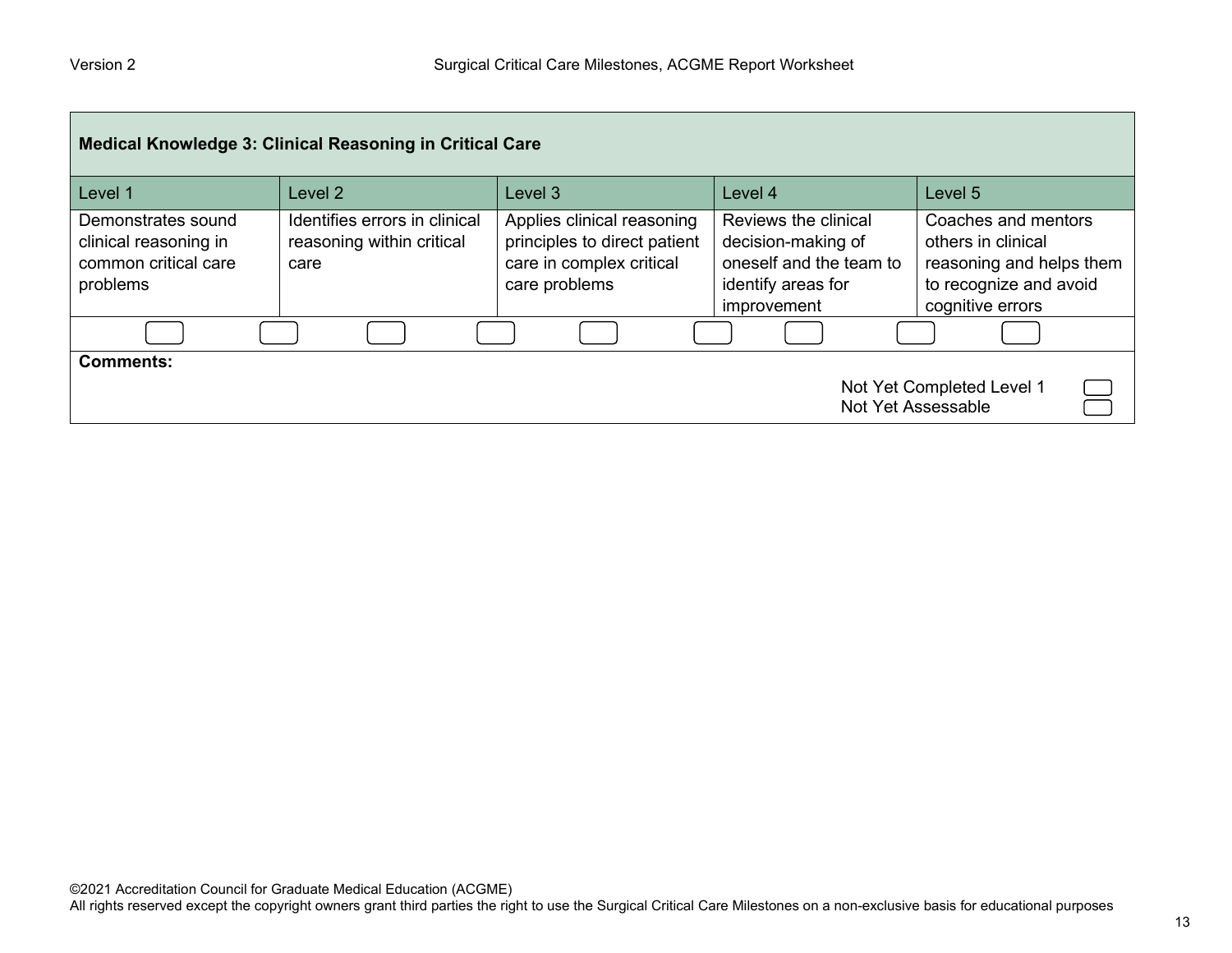г

| Systems-Based Practice 1: Patient Safety and Quality Improvement                          |                                                                                                           |                                                                                                                   |                                                                                                                         |                                                                                                                       |
|-------------------------------------------------------------------------------------------|-----------------------------------------------------------------------------------------------------------|-------------------------------------------------------------------------------------------------------------------|-------------------------------------------------------------------------------------------------------------------------|-----------------------------------------------------------------------------------------------------------------------|
| Level 1                                                                                   | Level <sub>2</sub>                                                                                        | Level 3                                                                                                           | Level 4                                                                                                                 | Level 5                                                                                                               |
| <b>Demonstrates</b><br>knowledge of common<br>patient safety events                       | Identifies system factors<br>that lead to patient safety<br>events                                        | Participates in analysis of<br>patient safety events<br>(simulated or actual)                                     | Conducts analysis of<br>patient safety events<br>and offers error<br>prevention strategies<br>(simulated or actual)     | Actively engages teams<br>and processes to modify<br>systems to prevent patient<br>safety events                      |
| Demonstrates<br>knowledge of how to<br>report patient safety<br>events                    | Reports patient safety<br>events through<br>institutional reporting<br>systems (simulated or<br>actual)   | Participates in disclosure<br>of patient safety events to<br>patients and their families<br>(simulated or actual) | Discloses patient safety<br>events to patients and<br>their families (simulated<br>or actual)                           | Mentors others in the<br>disclosure of patient<br>safety events                                                       |
| Demonstrates<br>knowledge of basic<br>quality improvement<br>methodologies and<br>metrics | Describes local quality<br>improvement initiatives<br>(e.g., infection rate, hand<br>hygiene, opioid use) | Participates in local<br>quality improvement<br>initiatives                                                       | Demonstrates the skills<br>required to identify,<br>develop, implement,<br>and analyze a quality<br>improvement project | Creates, implements, and<br>assesses quality<br>improvement initiatives at<br>the institutional or<br>community level |
|                                                                                           |                                                                                                           |                                                                                                                   |                                                                                                                         |                                                                                                                       |
| <b>Comments:</b><br>Not Yet Completed Level 1                                             |                                                                                                           |                                                                                                                   |                                                                                                                         |                                                                                                                       |

┓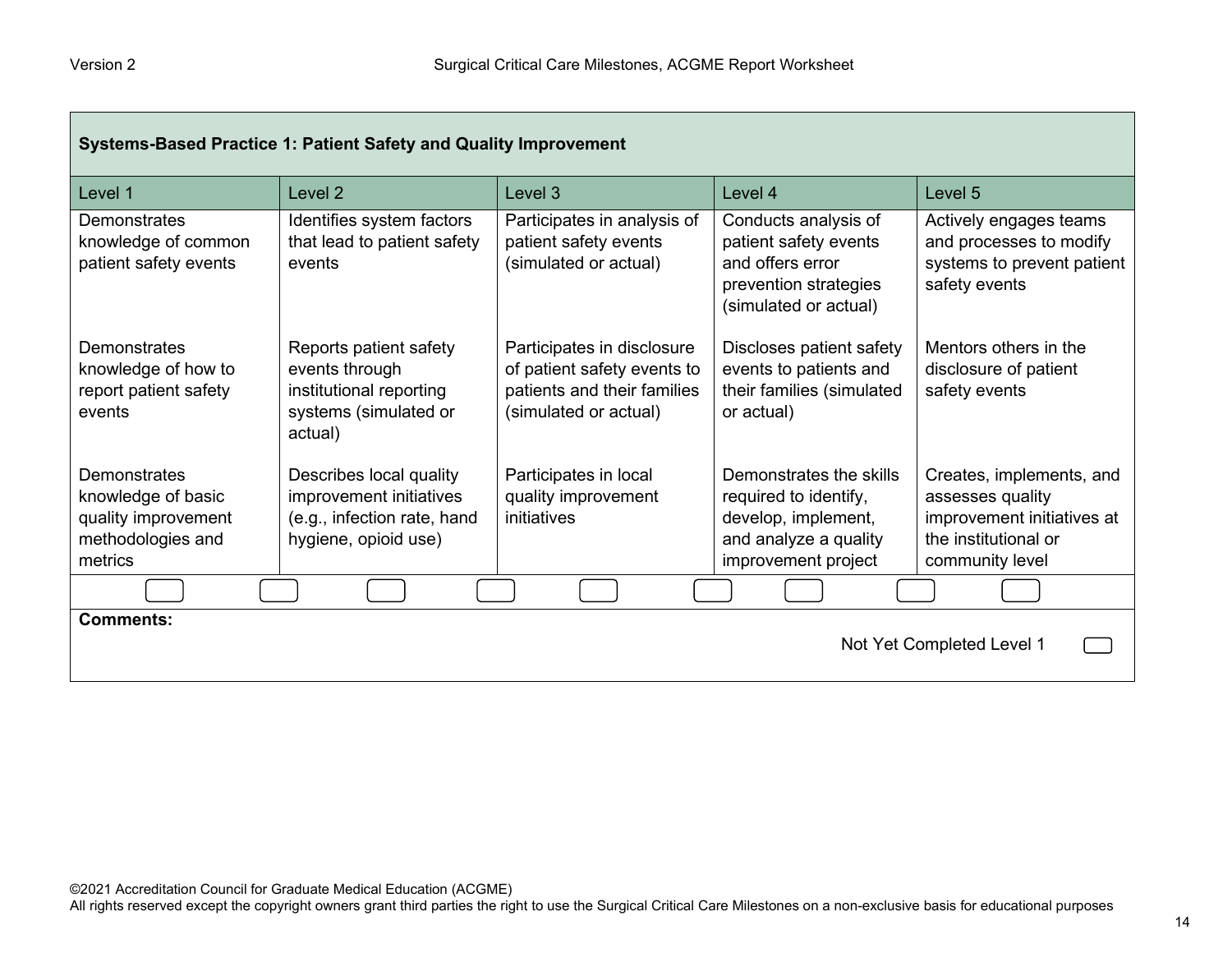| Systems-Based Practice 2: System Navigation for Patient-Centered Care                             |                                                                                                   |                                                                                                          |                                                                                                        |                                                                                        |
|---------------------------------------------------------------------------------------------------|---------------------------------------------------------------------------------------------------|----------------------------------------------------------------------------------------------------------|--------------------------------------------------------------------------------------------------------|----------------------------------------------------------------------------------------|
| Level 1                                                                                           | Level <sub>2</sub>                                                                                | Level 3                                                                                                  | Level 4                                                                                                | Level 5                                                                                |
| Demonstrates<br>knowledge of indications<br>and resources for care<br>coordination                | Coordinates<br>multidisciplinary care of<br>patients in routine critical<br>care situations       | Coordinates and/or leads<br>multidisciplinary care of<br>patients in complex critical<br>care situations | Coordinates care of<br>patients with barriers to<br>health care access or<br>other disparities in care | Leads the design and<br>implementation of<br>improvements to care<br>coordination      |
| Performs safe and<br>effective transitions of<br>care/hand-offs in routine<br>clinical situations | Performs safe and<br>effective transitions of<br>care/hand-offs in complex<br>clinical situations | Supervises safe and<br>effective transitions of<br>care/hand-offs of junior<br>residents                 | Resolves conflicts in<br>transitions of care<br>between teams                                          | Leads in the design and<br>implementation of<br>improvements to<br>transitions of care |
|                                                                                                   |                                                                                                   |                                                                                                          |                                                                                                        |                                                                                        |
| <b>Comments:</b><br>Not Yet Completed Level 1                                                     |                                                                                                   |                                                                                                          |                                                                                                        |                                                                                        |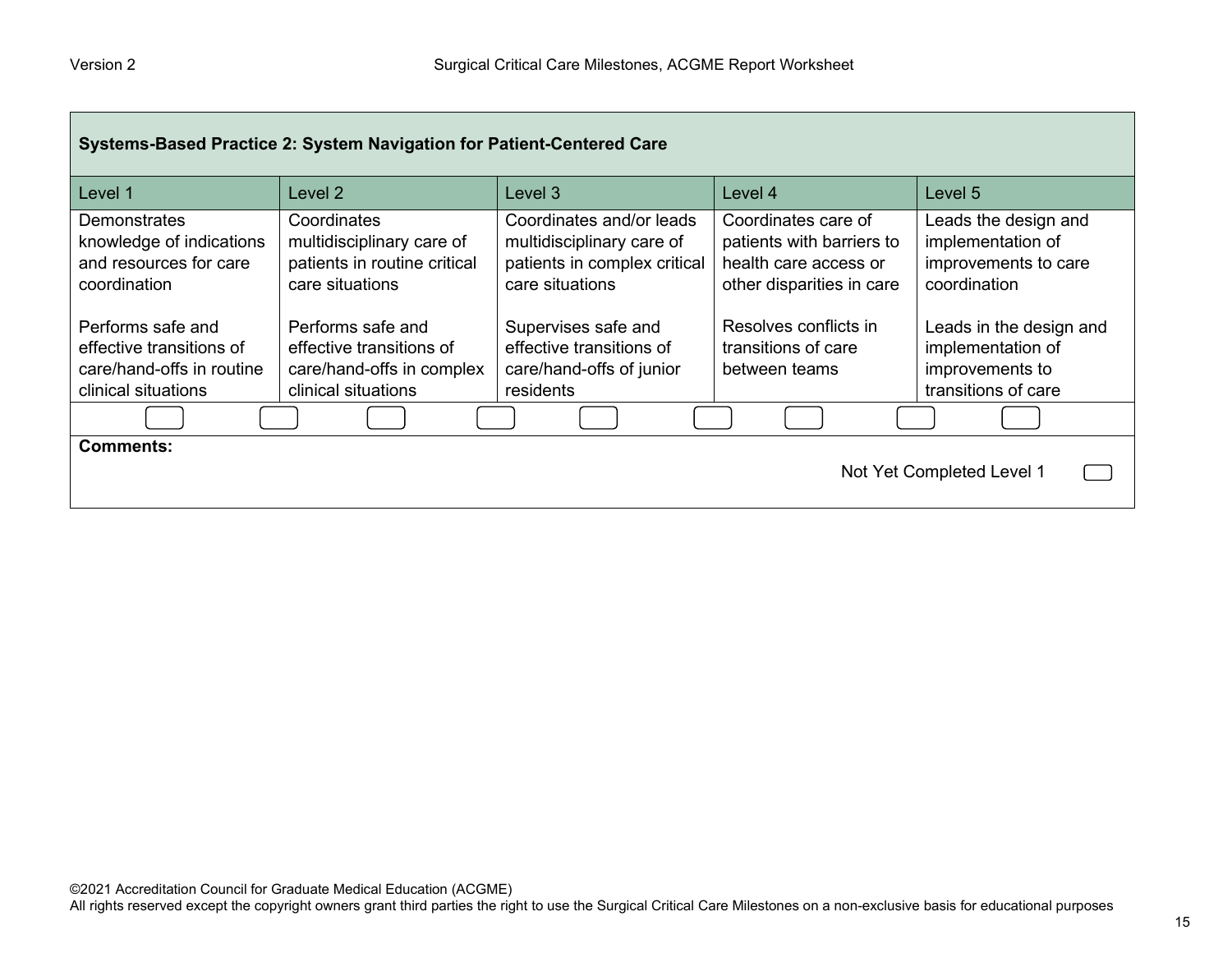| <b>Systems-Based Practice 3: Community and Population Health</b>                                |                                                                                                               |                                                                                                   |                                                                                                          |                                                                                                      |
|-------------------------------------------------------------------------------------------------|---------------------------------------------------------------------------------------------------------------|---------------------------------------------------------------------------------------------------|----------------------------------------------------------------------------------------------------------|------------------------------------------------------------------------------------------------------|
| Level 1                                                                                         | Level <sub>2</sub>                                                                                            | Level 3                                                                                           | Level 4                                                                                                  | Level 5                                                                                              |
| <b>Demonstrates</b><br>knowledge of population<br>and community health<br>needs and disparities | Identifies specific<br>population and community<br>health needs and<br>inequities for the local<br>population | Uses local resources<br>effectively to meet the<br>needs of a patient<br>population and community | Participates in changing<br>and adapting practice to<br>provide for the needs of<br>specific populations | Leads innovations and<br>advocates for populations<br>and communities with<br>health care inequities |
|                                                                                                 |                                                                                                               |                                                                                                   |                                                                                                          |                                                                                                      |
| <b>Comments:</b><br>Not Yet Completed Level 1                                                   |                                                                                                               |                                                                                                   |                                                                                                          |                                                                                                      |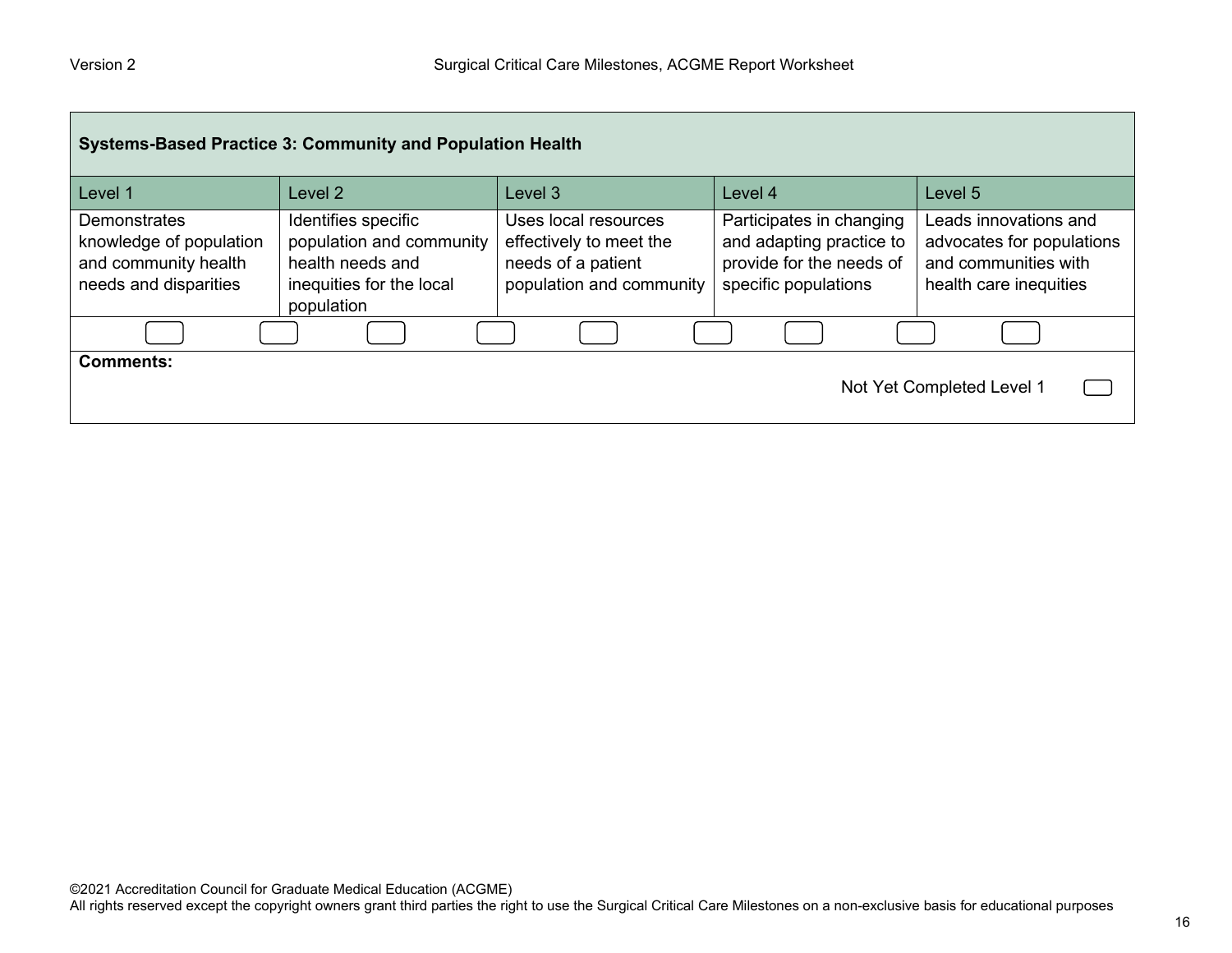| Systems-Based Practice 4: Physician Role in Health Care Systems                                                                                           |                                                                                                                                           |                                                                                                                |                                                                                                               |                                                                                                                   |
|-----------------------------------------------------------------------------------------------------------------------------------------------------------|-------------------------------------------------------------------------------------------------------------------------------------------|----------------------------------------------------------------------------------------------------------------|---------------------------------------------------------------------------------------------------------------|-------------------------------------------------------------------------------------------------------------------|
| Level 1                                                                                                                                                   | Level 2                                                                                                                                   | Level 3                                                                                                        | Level 4                                                                                                       | Level 5                                                                                                           |
| Describes basic health<br>payment systems,<br>including government,<br>private, public, and<br>uninsured care, as well<br>as different practice<br>models | Describes how working<br>within the health care<br>system impacts patient<br>care                                                         | Analyzes how personal<br>practice affects the<br>system                                                        | Uses shared decision<br>making in patient care,<br>taking into consideration<br>patient risks and<br>benefits | Advocates or leads<br>change to enhance<br>systems for high-value,<br>efficient, and effective<br>patient care    |
| Describes and identifies<br>administrative roles in a<br>surgical critical care unit                                                                      | Identifies the key<br>components and<br>responsibilities of an ICU<br>director for administration<br>for a surgical critical care<br>unit | Demonstrates knowledge<br>of administrative<br>leadership activities for<br>the surgical critical care<br>unit | Participates in key<br>activities of<br>administrative<br>leadership for surgical<br>critical care unit       | Demonstrates proficiency<br>in administrative<br>leadership, including<br>knowledge of regulatory<br>requirements |
|                                                                                                                                                           |                                                                                                                                           |                                                                                                                |                                                                                                               |                                                                                                                   |
| <b>Comments:</b><br>Not Yet Completed Level 1                                                                                                             |                                                                                                                                           |                                                                                                                |                                                                                                               |                                                                                                                   |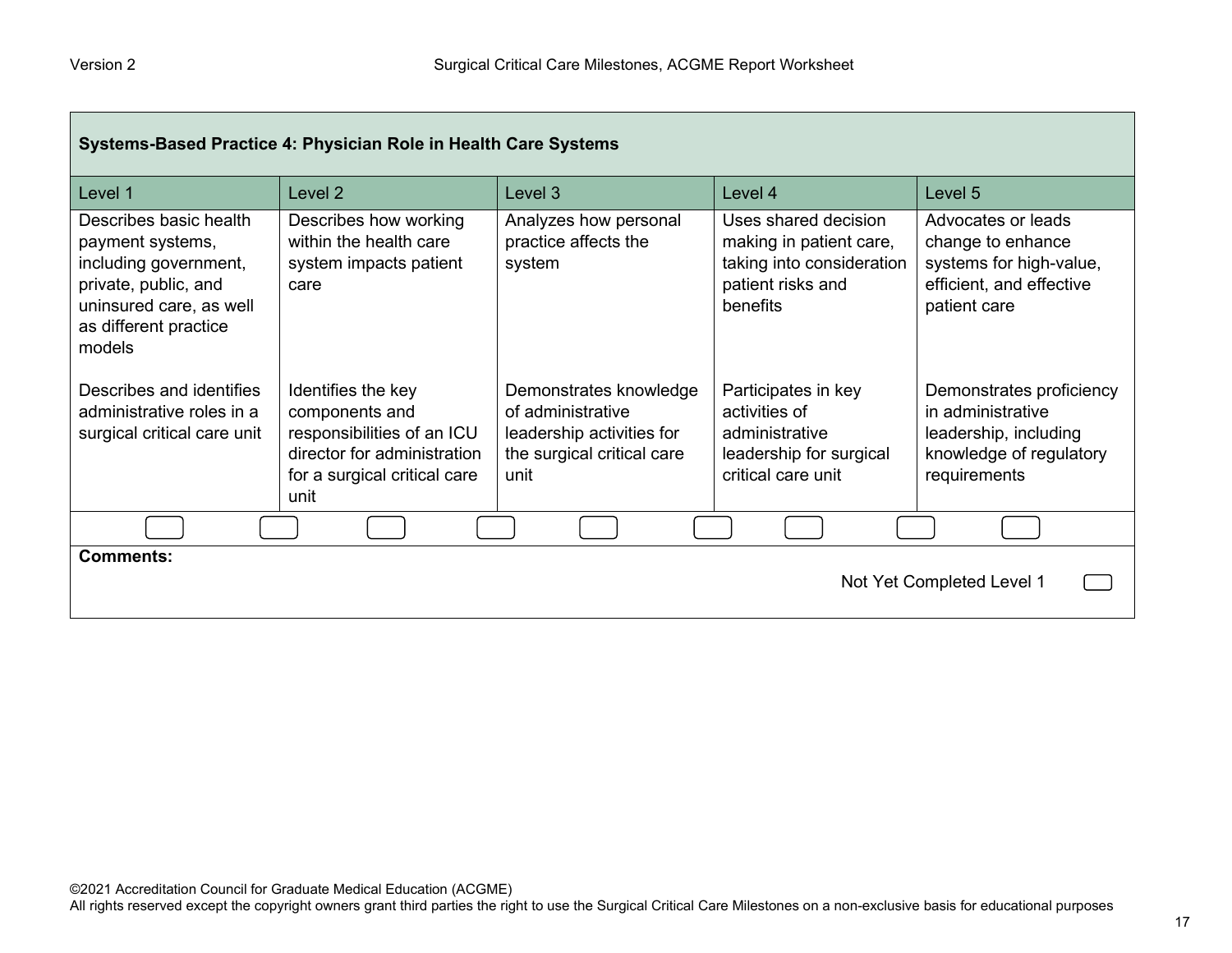| Practice-Based Learning and Improvement 1: Evidence-Based and Informed Practice                                                                                  |                                                                                                                                                                                         |                                                                                                                                                                    |                                                                                                                                                               |                                                                                                                                                                                                 |
|------------------------------------------------------------------------------------------------------------------------------------------------------------------|-----------------------------------------------------------------------------------------------------------------------------------------------------------------------------------------|--------------------------------------------------------------------------------------------------------------------------------------------------------------------|---------------------------------------------------------------------------------------------------------------------------------------------------------------|-------------------------------------------------------------------------------------------------------------------------------------------------------------------------------------------------|
| Level 1                                                                                                                                                          | Level 2                                                                                                                                                                                 | Level 3                                                                                                                                                            | Level 4                                                                                                                                                       | Level 5                                                                                                                                                                                         |
| Demonstrates how to<br>access and use available<br>evidence, and<br>incorporate patient<br>preferences and values<br>into the care of critically<br>ill patients | Articulates clinical<br>questions and uses<br>scientific literature,<br>guidelines, and algorithms<br>integrated with patient<br>preference to guide care<br>of critically ill patients | Locates and applies the<br>best available evidence,<br>integrated with patient<br>preference, to the care of<br>critically ill patients with<br>complex conditions | Critically appraises and<br>applies evidence, even<br>in the face of uncertain<br>and/or conflicting<br>evidence, to guide care<br>of critically ill patients | Coaches others to<br>critically appraise and<br>apply evidence to the care<br>of critically ill patients with<br>complex conditions,<br>and/or participates in the<br>development of guidelines |
|                                                                                                                                                                  |                                                                                                                                                                                         |                                                                                                                                                                    |                                                                                                                                                               |                                                                                                                                                                                                 |
| <b>Comments:</b><br>Not Yet Completed Level 1                                                                                                                    |                                                                                                                                                                                         |                                                                                                                                                                    |                                                                                                                                                               |                                                                                                                                                                                                 |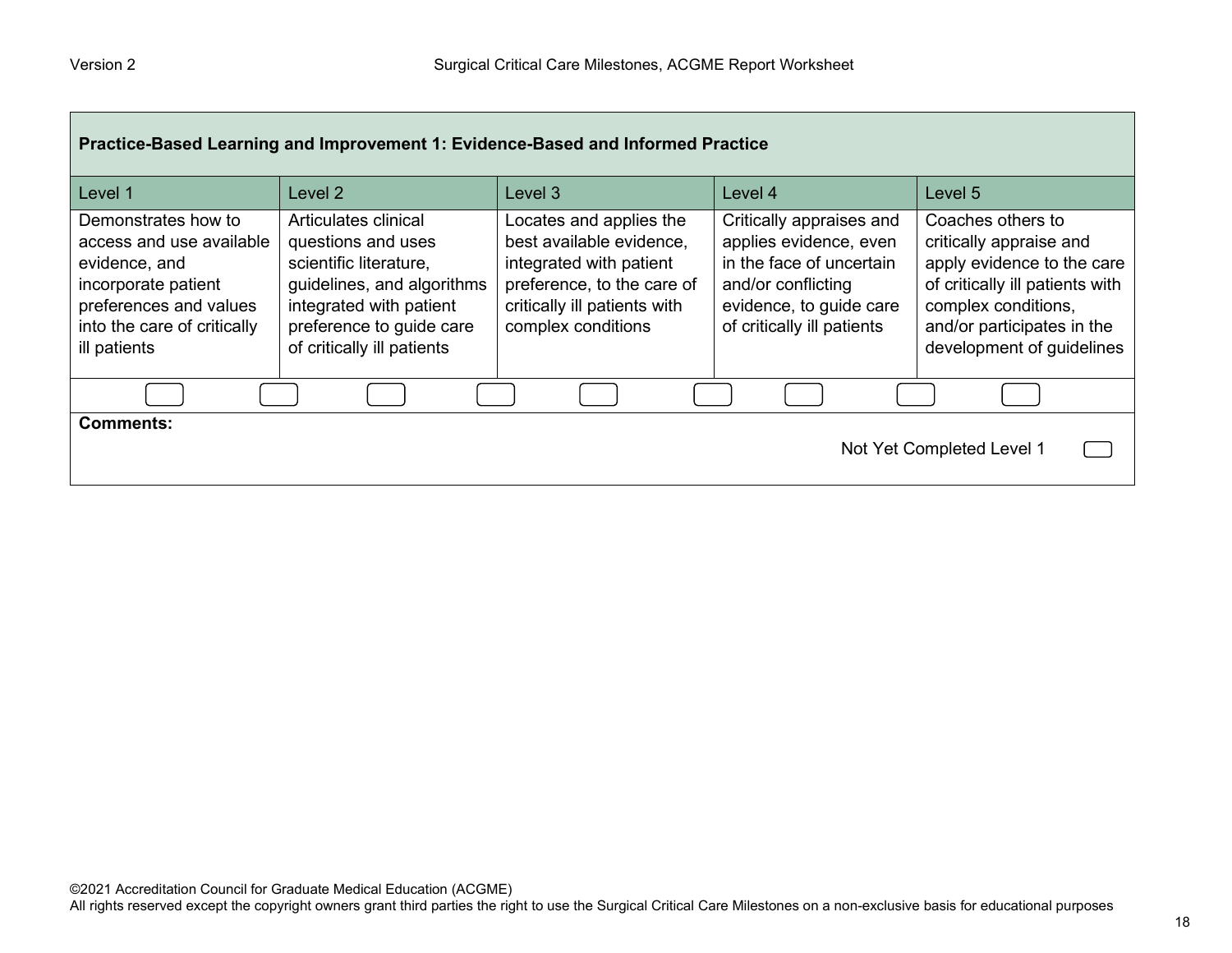| Practice-Based Learning and Improvement 2: Reflective Practice and Commitment to Personal Growth |                                                                                        |                                                                                                     |                                                                              |                                                                            |
|--------------------------------------------------------------------------------------------------|----------------------------------------------------------------------------------------|-----------------------------------------------------------------------------------------------------|------------------------------------------------------------------------------|----------------------------------------------------------------------------|
| Level 1                                                                                          | Level 2                                                                                | Level 3                                                                                             | Level 4                                                                      | Level 5                                                                    |
| Establishes goals for<br>personal and<br>professional<br>development                             | Identifies opportunities for<br>performance<br>improvement; designs a<br>learning plan | Integrates performance<br>feedback and practice<br>data to develop and<br>implement a learning plan | Revises learning plan<br>for personal growth<br>based on performance<br>data | Coaches others in the<br>design and<br>implementation of<br>learning plans |
|                                                                                                  |                                                                                        |                                                                                                     |                                                                              |                                                                            |
| <b>Comments:</b>                                                                                 |                                                                                        |                                                                                                     |                                                                              | Not Yet Completed Level 1                                                  |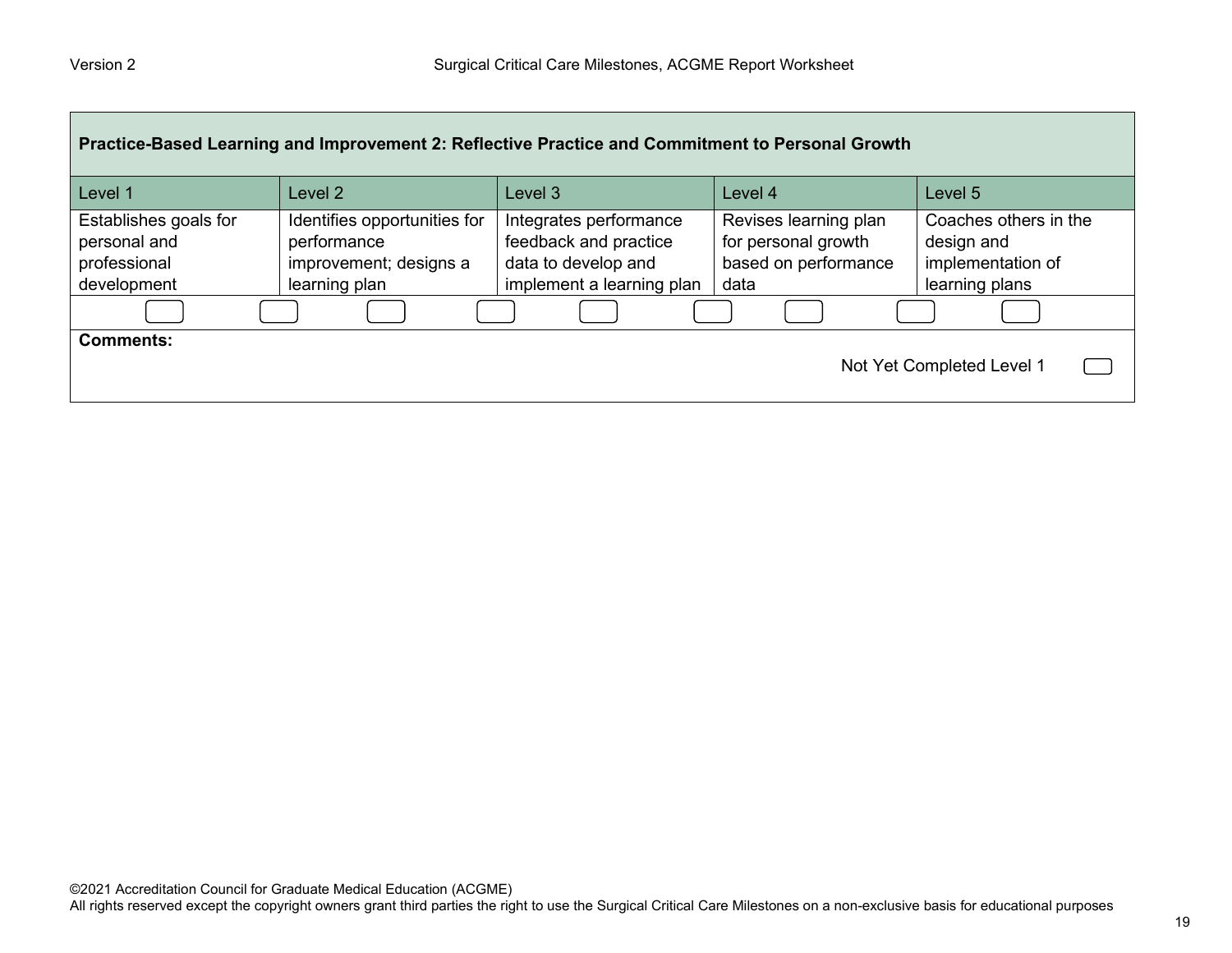| <b>Professionalism 1: Ethical Principles</b>                                                                                                                                                                                                              |                                                                    |                                                                                            |                                                                                                                              |                                                                                                                                           |
|-----------------------------------------------------------------------------------------------------------------------------------------------------------------------------------------------------------------------------------------------------------|--------------------------------------------------------------------|--------------------------------------------------------------------------------------------|------------------------------------------------------------------------------------------------------------------------------|-------------------------------------------------------------------------------------------------------------------------------------------|
| Level 1                                                                                                                                                                                                                                                   | Level 2                                                            | Level 3                                                                                    | Level 4                                                                                                                      | Level 5                                                                                                                                   |
| <b>Demonstrates</b><br>knowledge of the ethical<br>principles underlying<br>informed consent,<br>surrogate decision<br>making, advance<br>directives, confidentiality,<br>error disclosure,<br>stewardship of limited<br>resources, and related<br>topics | Analyzes straightforward<br>situations using ethical<br>principles | Recognizes need to seek<br>help in managing and<br>resolving complex ethical<br>situations | Independently<br>recognizes and uses<br>appropriate resources<br>for managing and<br>resolving ethical<br>dilemmas as needed | Identifies and seeks to<br>address system-level<br>factors that induce or<br>exacerbate ethical<br>problems or impede their<br>resolution |
|                                                                                                                                                                                                                                                           |                                                                    |                                                                                            |                                                                                                                              |                                                                                                                                           |
| <b>Comments:</b><br>Not Yet Completed Level 1                                                                                                                                                                                                             |                                                                    |                                                                                            |                                                                                                                              |                                                                                                                                           |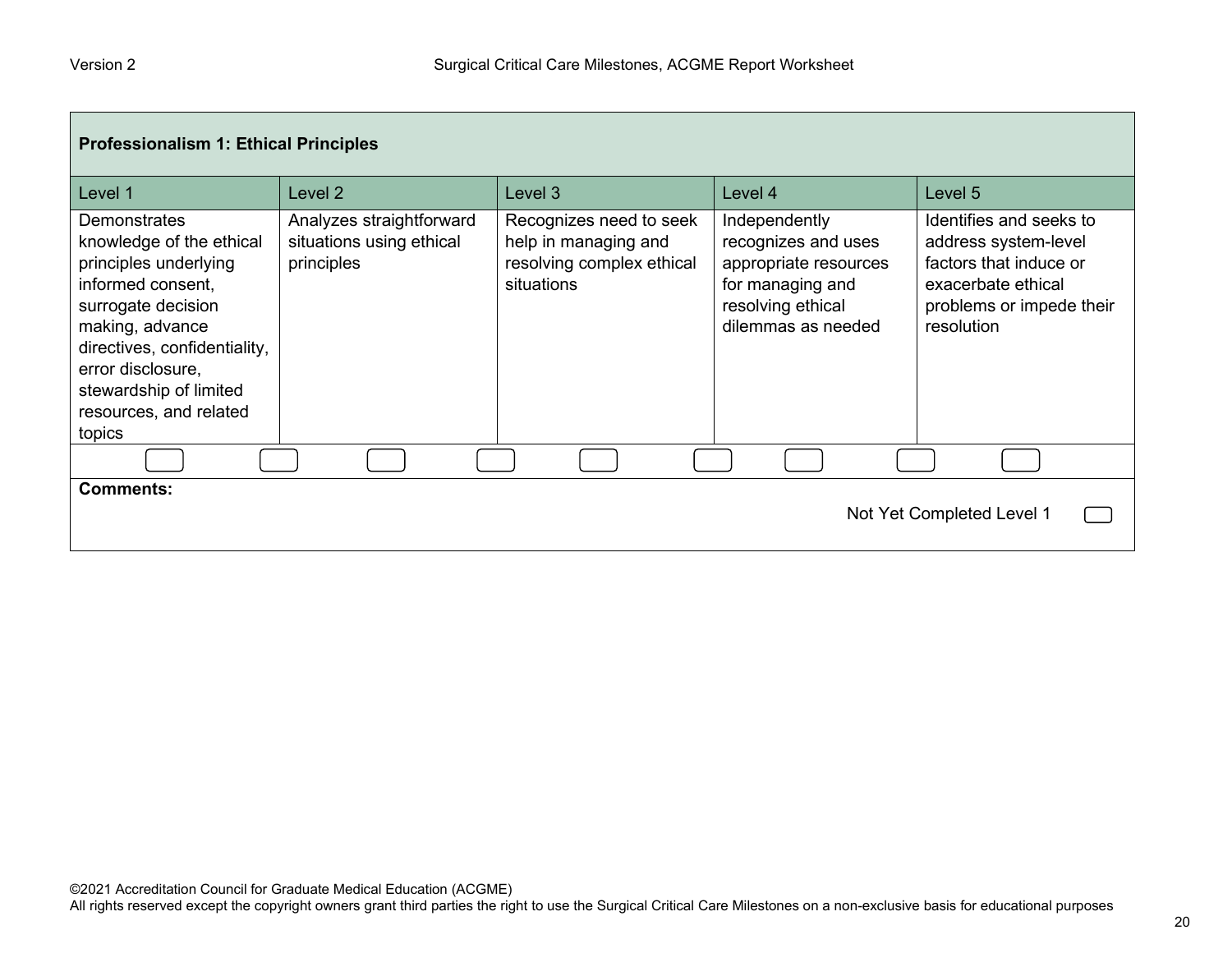| <b>Professionalism 2: Professional Behavior and Accountability</b>                      |                                                                       |                                                                                                                                  |                                                                                                  |                                                                                     |
|-----------------------------------------------------------------------------------------|-----------------------------------------------------------------------|----------------------------------------------------------------------------------------------------------------------------------|--------------------------------------------------------------------------------------------------|-------------------------------------------------------------------------------------|
| Level 1                                                                                 | Level <sub>2</sub>                                                    | Level 3                                                                                                                          | Level 4                                                                                          | Level 5                                                                             |
| Describes when and how<br>to appropriately report<br>lapses in professional<br>behavior | Takes responsibility for<br>one's own professional<br>behavior        | Demonstrates<br>professional behavior in<br>complex or stressful<br>situations and reports<br>lapses in professional<br>behavior | Intervenes to prevent<br>and correct lapses in<br>professional behavior in<br>oneself and others | Coaches others when<br>their behavior fails to<br>meet professional<br>expectations |
| Recognizes limits in<br>one's own<br>knowledge/skills and<br>seeks help                 | Recognizes limits in the<br>team's knowledge/skills<br>and seeks help | Exhibits appropriate<br>confidence and self-<br>awareness of limits in<br>knowledge/skills                                       | Aids junior learners in<br>recognition of limits in<br>knowledge/skills                          |                                                                                     |
|                                                                                         |                                                                       |                                                                                                                                  |                                                                                                  |                                                                                     |
| <b>Comments:</b><br>Not Yet Completed Level 1                                           |                                                                       |                                                                                                                                  |                                                                                                  |                                                                                     |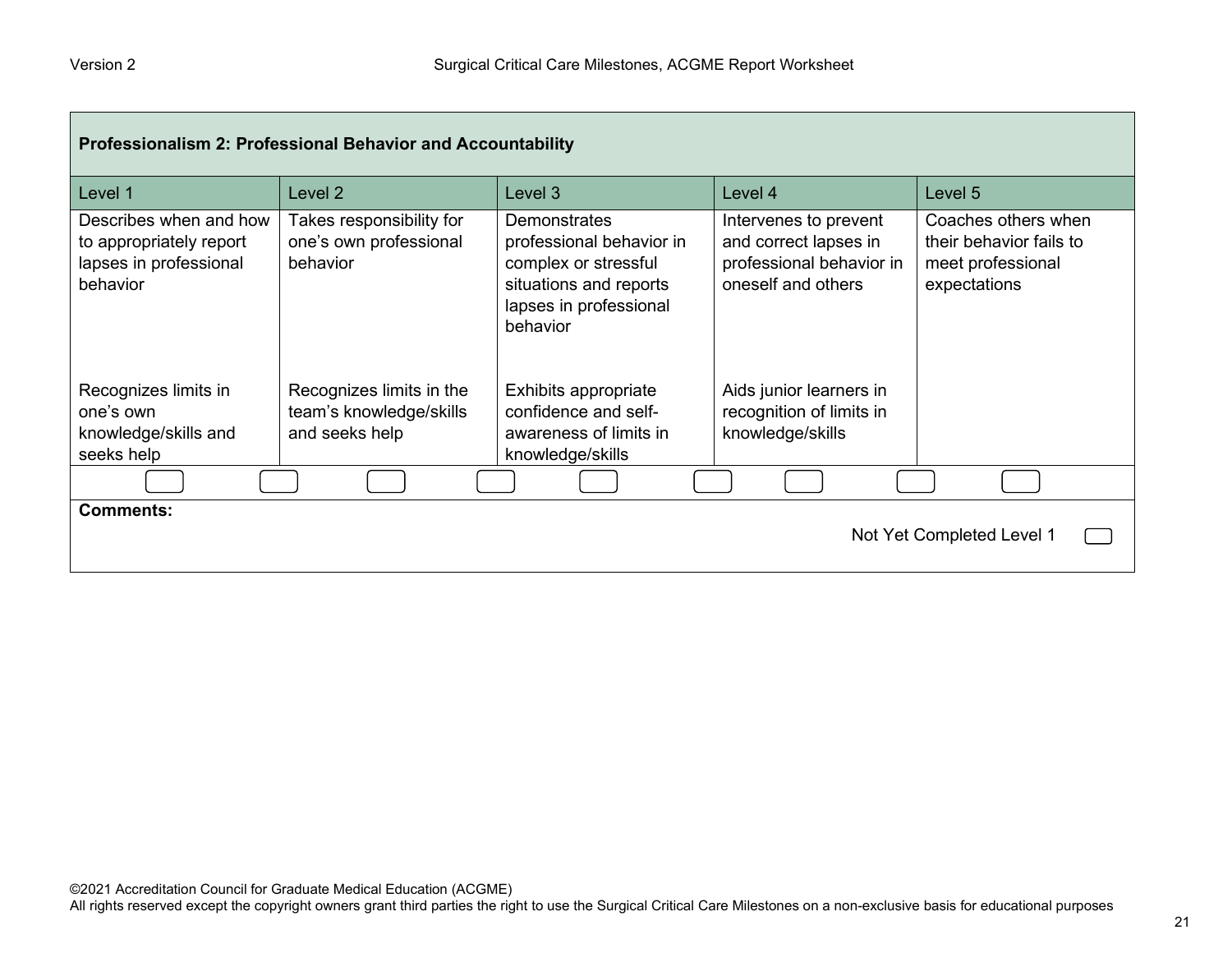| Professionalism 3: Self-Awareness and Help-Seeking                                                                                                                                                   |                                                                                                  |                                                                                                   |                                                                                                                                                                                                                      |                                                                                                                                 |
|------------------------------------------------------------------------------------------------------------------------------------------------------------------------------------------------------|--------------------------------------------------------------------------------------------------|---------------------------------------------------------------------------------------------------|----------------------------------------------------------------------------------------------------------------------------------------------------------------------------------------------------------------------|---------------------------------------------------------------------------------------------------------------------------------|
| Level 1                                                                                                                                                                                              | Level <sub>2</sub>                                                                               | Level 3                                                                                           | Level 4                                                                                                                                                                                                              | Level 5                                                                                                                         |
| Identifies the institutional<br>resources available to<br>manage personal,<br>physical, and emotional<br>health                                                                                      | Monitors personal health<br>and wellness and<br>appropriately mitigates<br>fatigue and/or stress | Promotes healthy habits<br>and creates an<br>emotionally healthy<br>environment for<br>colleagues | Recognizes and<br>appropriately addresses<br>signs and symptoms of<br>burnout, depression,<br>suicidal ideation,<br>potential for violence,<br>and/or substance abuse<br>in other members of the<br>health care team | Coaches others when<br>emotional responses or<br>limitations in<br>knowledge/skills do not<br>meet professional<br>expectations |
| Demonstrates<br>knowledge of the<br>principles of physician<br>well-being and fatigue<br>mitigation                                                                                                  | Manages personal time<br>and assures fitness for<br>duty                                         | Models appropriate<br>management of personal<br>health issues, fatigue, and<br>stress             | Proactively modifies<br>schedules or intervenes<br>in other ways to assure<br>that those caregivers<br>under one's supervision<br>maintain personal<br>wellness and do not<br>compromise patient<br>safety           |                                                                                                                                 |
|                                                                                                                                                                                                      |                                                                                                  |                                                                                                   |                                                                                                                                                                                                                      |                                                                                                                                 |
| <b>Comments:</b><br>Not Yet Completed Level 1<br>This subsemption is not intended to suckete a followin well being. Dethan the intent is to conven that saak follow has the fundamental luculades of |                                                                                                  |                                                                                                   |                                                                                                                                                                                                                      |                                                                                                                                 |

This subcompetency is not intended to evaluate a fellow's well-being. Rather, the intent is to ensure that each fellow has the fundamental knowledge of factors that affect well-being, the mechanisms by which those factors affect well-being, and available resources and tools to improve well-being.

All rights reserved except the copyright owners grant third parties the right to use the Surgical Critical Care Milestones on a non-exclusive basis for educational purposes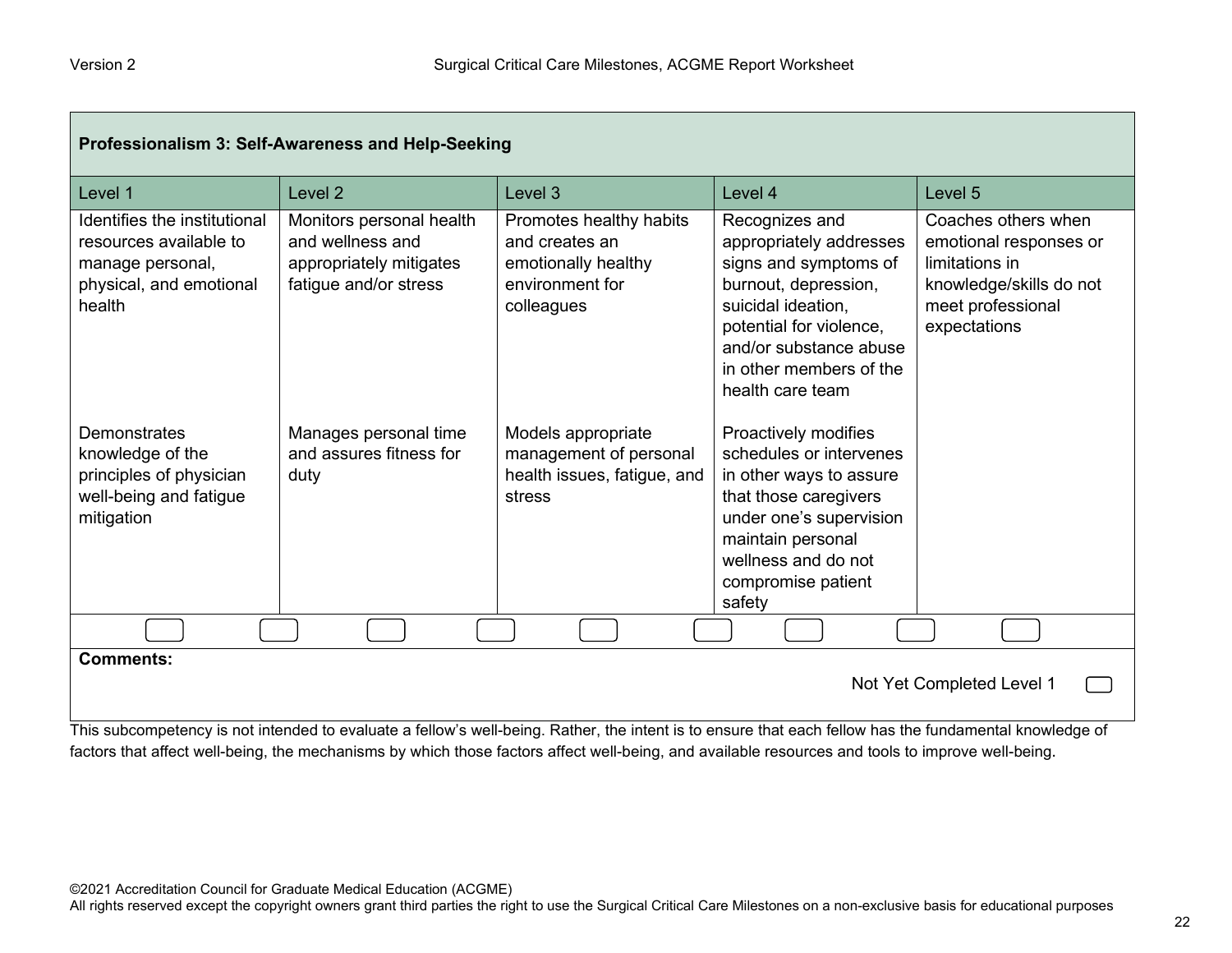| Interpersonal and Communication Skills 1: Patient- and Family-Centered Communication                 |                                                                                                                       |                                                                                 |                                                                                                                         |                                                                   |
|------------------------------------------------------------------------------------------------------|-----------------------------------------------------------------------------------------------------------------------|---------------------------------------------------------------------------------|-------------------------------------------------------------------------------------------------------------------------|-------------------------------------------------------------------|
| Level 1                                                                                              | Level <sub>2</sub>                                                                                                    | Level 3                                                                         | Level 4                                                                                                                 | Level 5                                                           |
| Communicates with<br>patients and their<br>families in an<br>understandable and<br>respectful manner | Customizes<br>communication, avoiding<br>personal biases and<br>communication barriers,<br>with patients and families | Delivers complex and<br>difficult information to<br>patients and their families | <b>Facilitates difficult</b><br>discussions specific to<br>patient and patient's<br>family needs                        | Coaches others in the<br>facilitation of crucial<br>conversations |
| Provides timely updates<br>to patients and their<br>families                                         | Actively listens to patients<br>and their families to elicit<br>preferences and<br>expectations                       | Uses shared decision<br>making to make a<br>personalized care plan              | <b>Effectively negotiates</b><br>and manages conflict<br>among patients, their<br>families, and the health<br>care team | Coaches others in conflict<br>resolution                          |
|                                                                                                      |                                                                                                                       |                                                                                 |                                                                                                                         |                                                                   |
| <b>Comments:</b><br>Not Yet Completed Level 1                                                        |                                                                                                                       |                                                                                 |                                                                                                                         |                                                                   |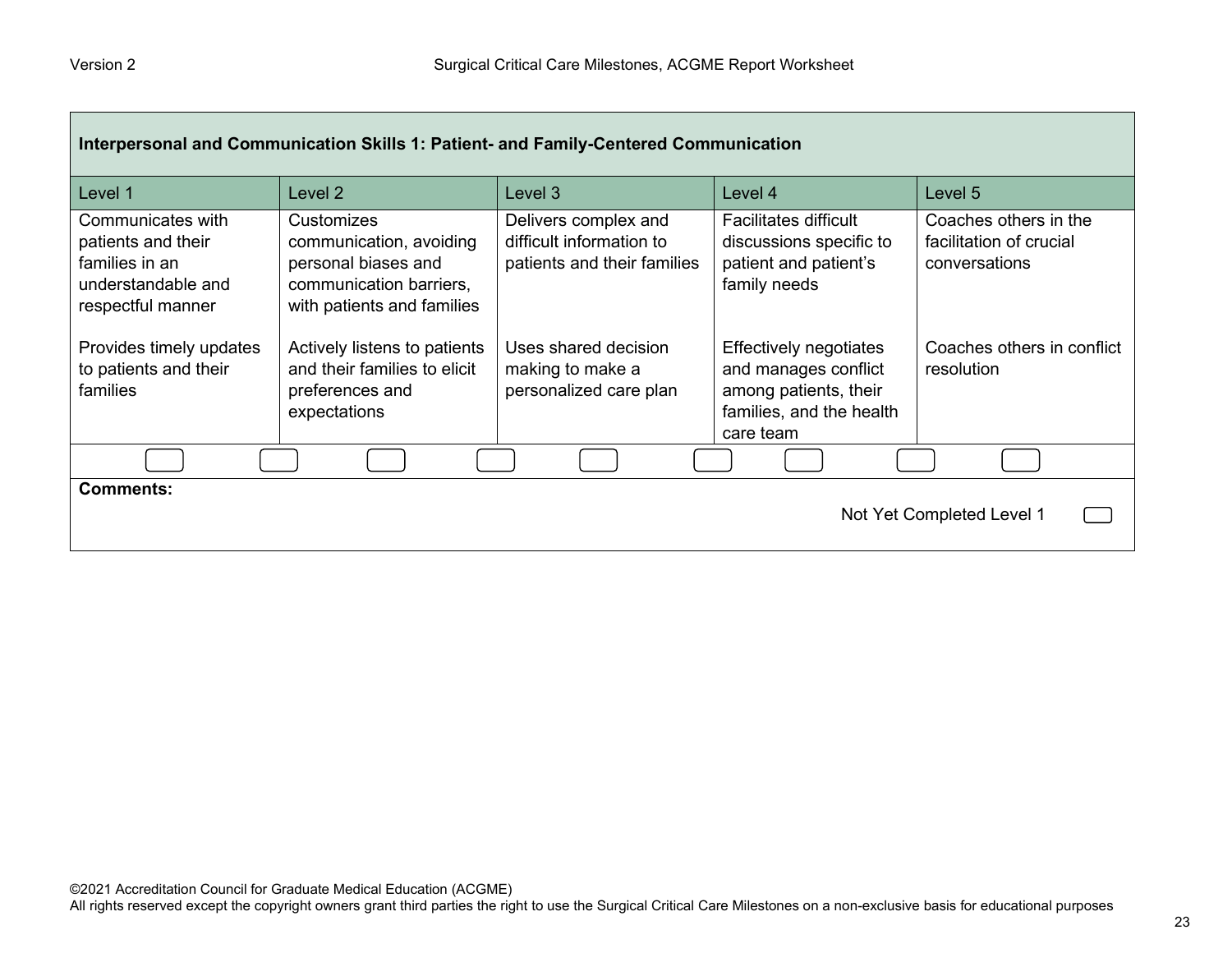| Interpersonal and Communication Skills 2: Interprofessional and Team Communication |                                                                                               |                                                                                                                 |                                                               |                                                                                                          |  |  |
|------------------------------------------------------------------------------------|-----------------------------------------------------------------------------------------------|-----------------------------------------------------------------------------------------------------------------|---------------------------------------------------------------|----------------------------------------------------------------------------------------------------------|--|--|
| Level 1                                                                            | Level 2                                                                                       | Level 3                                                                                                         | Level 4                                                       | Level <sub>5</sub>                                                                                       |  |  |
| Clearly and concisely<br>requests and responds<br>to a consultation                | Verifies understanding of<br>recommendations when<br>providing or receiving a<br>consultation | Coordinates<br>recommendations from<br>different members of the<br>health care team to<br>optimize patient care | Resolves conflict within<br>the interdisciplinary<br>team     | Coaches flexible<br>communication strategies<br>that value input from all<br>health care team<br>members |  |  |
| Uses language that<br>values all members of<br>the health care team                | Communicates<br>information effectively to<br>all health care team<br>members                 | Uses active listening to<br>adapt communication<br>style to fit team needs                                      | Maintains effective<br>communication in a<br>crisis situation | Facilitates regular health<br>care team-based<br>feedback in complex<br>situations                       |  |  |
|                                                                                    | Solicits feedback on<br>performance as a<br>member of the health care<br>team                 | Communicates concerns<br>and provides feedback to<br>peers and learners                                         | Communicates<br>constructive feedback to<br>superiors         |                                                                                                          |  |  |
|                                                                                    |                                                                                               |                                                                                                                 |                                                               |                                                                                                          |  |  |
| <b>Comments:</b><br>Not Yet Completed Level 1                                      |                                                                                               |                                                                                                                 |                                                               |                                                                                                          |  |  |